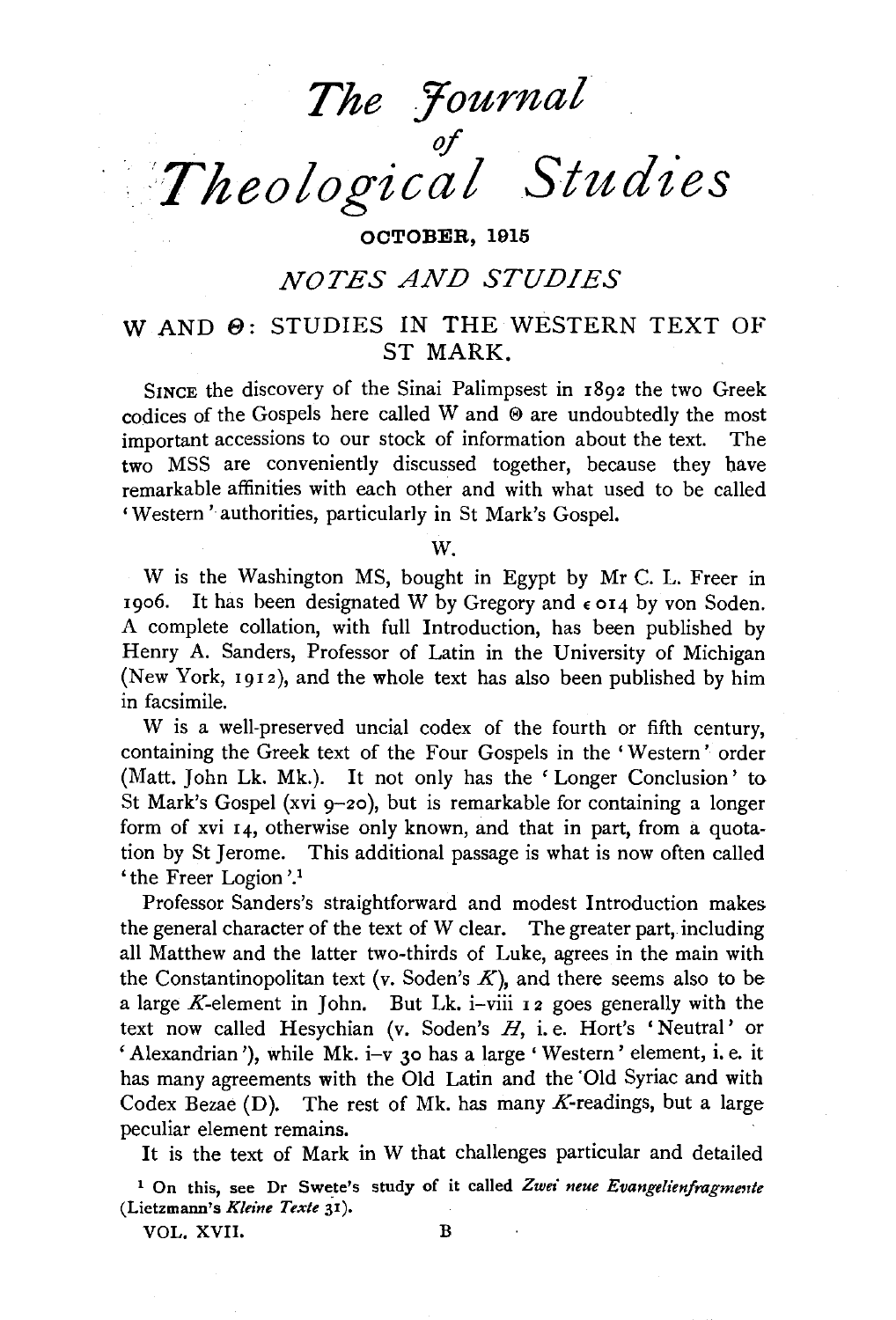attention, because the problems raised are both interesting in themselves and also have not yet received satisfactory solution. The  $K$ -text was dominant at Constantinople, certainly from A. D. 400, perhaps earlier ; it is always associated with Byzantine supremacy, and consequently may have influenced any Greek text produced within the Empire. The  $H$ -text belongs especially to Egypt; it has almost certainly some connexion with the Biblical labours of Origen, whose works are the earliest witness to it. It creates no surprise to find  $H$ -elements and  $K$ -elements in a Greek MS written in Egypt about A. D. 400. What needs investigation in W is the 'Western' element, i. e. that represented strongly in the Old Latin, the Old Syriac, and a group of Greek MSS, of which D is the oldest and the most famous.

#### ®.

 $\Theta$  is the Koridethi Gospel-book, called  $\Theta$  038 by Gregory, and  $\epsilon$  050 by v. Soden. It has been admirably edited by G. Beermann and C. R. Gregory (Leipzig, 1913), where the strange story of its discovery in the wilds of the Caucasus may be read in full. The main thing is that, like Codex 565 (Tischendorf's  $2^{p\theta}$ , v. Soden's  $\epsilon$  93), it is a survival from the region round about Trebizond. As we shall see, it has some most noteworthy points of connexion with 565, but in some respects it is a very different MS. Palaeographically  $\Theta$  and 565 are as different as two Greek codices can be. 565 is written with gold ink on purple vellum in the earliest and most beautiful minuscule hand, easy for the native Greek to read, though I venture to think it would be puzzling for a foreigner. The rules of spelling and of writing are observed quite as much as in any Christian MS of its date (ninth century). There are critical and harmonistic notes in silver uncials written in the margin, which speak of various readings in 'ancient' MSS: altogether it is a scholarly as well as an artistic production. ®, on the other hand, is the handiwork of illiterate men, to whom Greek and the rules of writing Greek were equally unfamiliar.<sup>1</sup> It is almost impossible to believe that  $\Theta$  was ever *read*, either aloud or privately, by any human being.<sup>2</sup> I do not think it is older than the end of the ninth century, for the rules of palaeography tell us nothing about sheer barbarian work. I have the impression that ® is a mere copy of an older Greek MS, the work ·of a scribe whose acquaintance with Greek was limited to the alphabet, if indeed he even knew the sounds of the letters he was copying.<sup>3</sup>

<sup>1</sup> One example will suffice. Mk. xii  $41^2$  runs in  $\Theta$  thus:  $K\alpha$   $\epsilon \sigma \tau \omega \sigma o\bar{u}$  |  $\kappa \alpha \tau \epsilon$ vavτιτ | ουγαζοφυλ | ακιου· εθεω | ρειπωσ δόχλ | οσβαλλιτον | χαλκονειστ | ογαζοφυλα |  $k$ lov:  $\vert$ .

<sup>2</sup> There are Lection marks ( $d\rho\chi$ , and  $\tau\epsilon\lambda$ .) *prima manu*, no doubt copied mechanically from the exemplar.

s In the Rylands Library at Manchester may be seen a Syriac MS of Isaiah, the work of a Chinese copyist who evidently could not read what he was copying.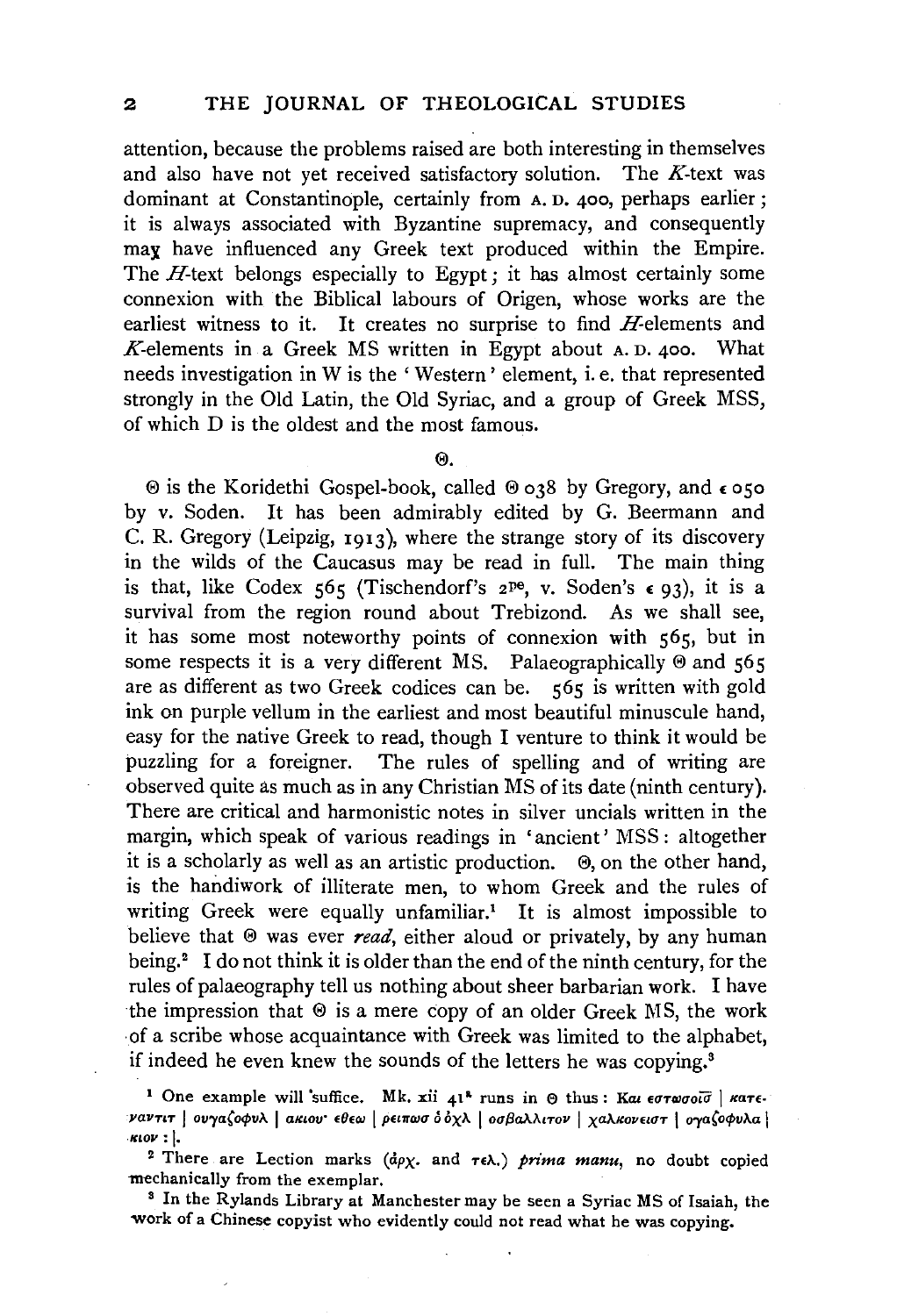The importance of W and  $\Theta$  does not depend upon their age, because in any case the readings which excite our interest were antiquated long before the MSS were written. Moreover the irregular distribution of these readings, unevenly distributed even over the Gospel of Mark, is in itself a proof that we are dealing with accidental survivals, rather than with a living local recension. Neither of the Greek codices which we are particularly considering seems ever to have been *used.* W has no liturgical marks or important corrections, such as are found in N, C, D<sub>2</sub>, &c.  $\Theta$  seems to have been a sort of holy object from the beginning, intended perhaps, like the Book of Deer, for the registration of oaths and wills rather than for liturgical purposes, while  $565$  appears to have been an *evangeliarium de luxe* for an Empress,<sup>1</sup>—possibly it was a copy of some Book of the Gospels kept at a particular shrine. The three MSS have further this in common, that they come to us from the very frontiers of the Byzantine Empire, if not from outside ; nearer Constantinople their eccentricities might have been discovered and smoothed away.

## *On irregular 'mixture' •in MSS.*

A few words of general Introduction may not be out of place. The Four Gospels in our MSS are found written together in a single volume, and this 'four-fold Canon' is established by Church authority. Speaking generally, therefore, the Four Gospels in any locality or community have had the same textual history. The Latin Vulgate (A. D. 384), the Peshitta (after  $411$ ), the Harclean (616), all have approximately the same textual character throughout the Gospels. The chief exception to this rule is connected with the unwritten history of the earliest Versions. It is likely enough that one Gospel may have been translated before the others, St Matthew coming (as it seems) first, both in Latin and in Syriac; but the evidence is slight and inconclusive. What is certain, however, is that there is more variation in our 'Old-Latin' MSS of Mark than in the other Gospels : here as elsewhere the African type (k, *e,* Cyprian) stands apart from the rest, but in addition there are two distinct types of European text, best represented by *a* and *b* respectively. That any special attention was paid to the text of St Mark in the fourth century is improbable: what is most likely is that a revision of the other Gospels was made first for liturgical reasons, while that for Mark was made afterwards for completeness, and St Mark being then (as now) less used, both in public and in private, there was less tendency towards uniformity of text and the restriction of alterations.

At a still later period we have the influence of the Vulgate. From the time of Gregory the Great the Vulgate was practically everywhere

<sup>1</sup> Theodora II, mother of Michael III (842-857), herself a native of Paphlagonia.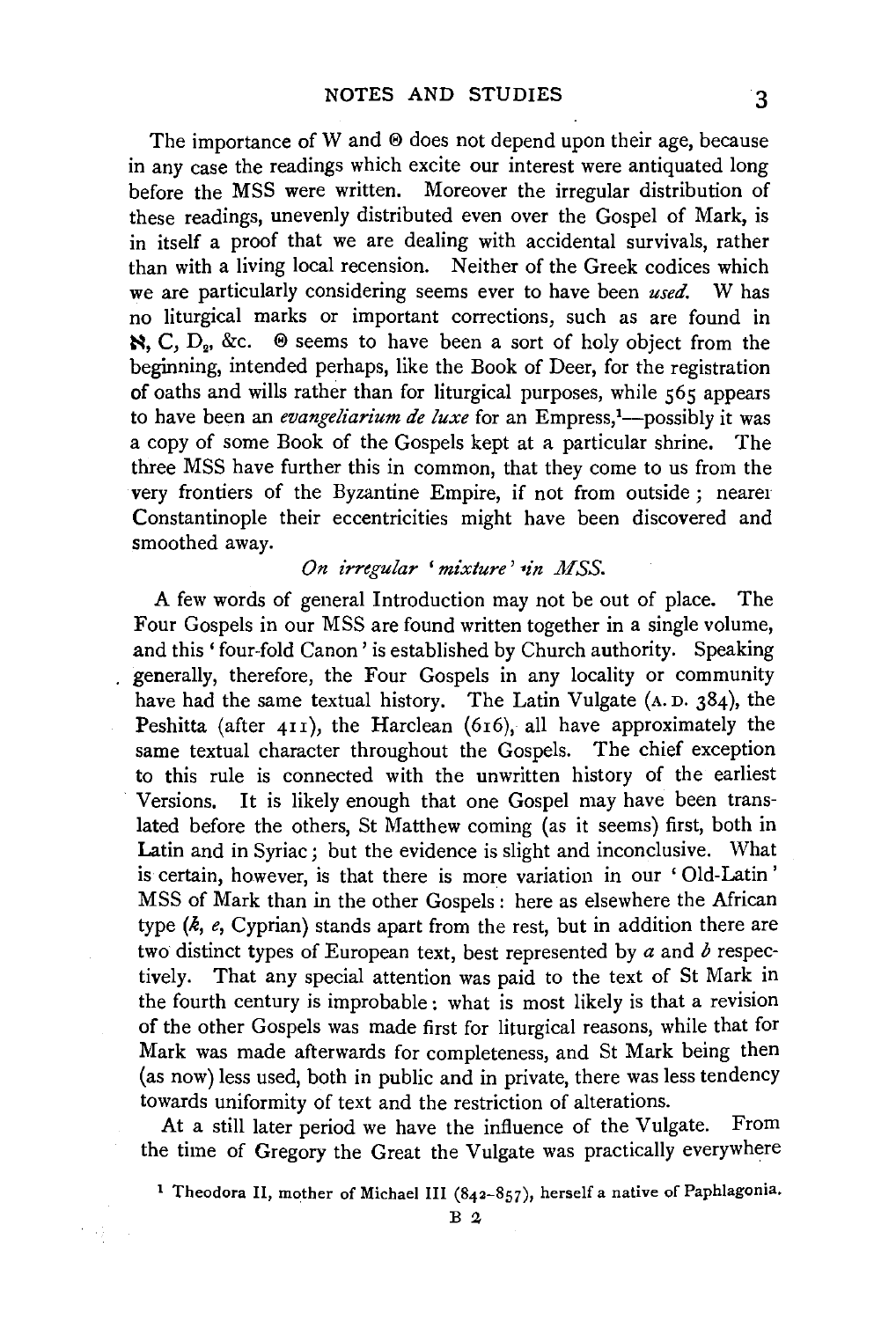the dominant text in the Latin Church: after that· all corrections or alterations in Latin MSS were made from the Vulgate. Naturally such corrections to a standard text are far from complete, and this in two ways: the corrector may stop short without going through the Gospel, from want either of time or of industry ; this results in whole portions of text escaping correction. Or he may not do his work thoroughly; this results in a few ancient readings occurring here and there in an otherwise conventional text. Or again he may make just a few corrections here and there, whereby we find a few Vulgate readings in an otherwise pure Old-Latin context. Examples of all of these may be found in *c,* the twelfth-century Cod. Colbertinus from the south-west of France. Apparently it was made up from a European text of Matthew and John, and an African text of Luke and Mark; but this African text had been usually corrected, in the exemplar from which *c* was copied, to agree with the ordinary mediaeval Vulgate. In Lk. xxii-xxiv the corrector had confined himself to adding a few striking passages which were absent from the genuine African text. A good many African readings also survive in Mark.

For practical purposes, therefore, the value of  $c$  as an independent witness is confined to those passages where it differs from the Vulgate.

I have set down the facts about *a* and *c,* familiar as they are to textual critics, partly because I shall be quoting some of their readings later on, but partly because I am sure that we must regard W and  $\Theta$  in much the same way. What corresponds to the Latin Vulgate in the case of  $c$  is the Constantinopolitan Vulgate, in other words v. Soden's  $K$  or Hort's Antiochian text. It is not a matter of undervaluing the Constantinopolitan text in itself, or of speculating about its genesis and ancestry. What is certain is that a text, akin in all essentials to the *Textus Receptus* and the early editions of the New Testament in Greek, was dominant in the Byzantine Empire from about A. D. 400 onwards, as is proved by the Gospel quotations of St Chrysostom and later Greek Fathers. When, therefore, we find a MS of St Mark like W in which the first few chapters differ widely from this dominant text, while the later chapters mainly agree with this text, *though containing many noteworthy readings* of *the same character as those in the earlier chapters,*  it is reasonable to suppose that these later chapters have been corrected, though imperfectly corrected, to the dominant text. And further, for the purpose of reconstructing and judging the value of the basal text of W it is reasonable generally to exclude those readings which agree with the dominant ordinary text. It is just as if we were dealing with codices of which only fragments are extant.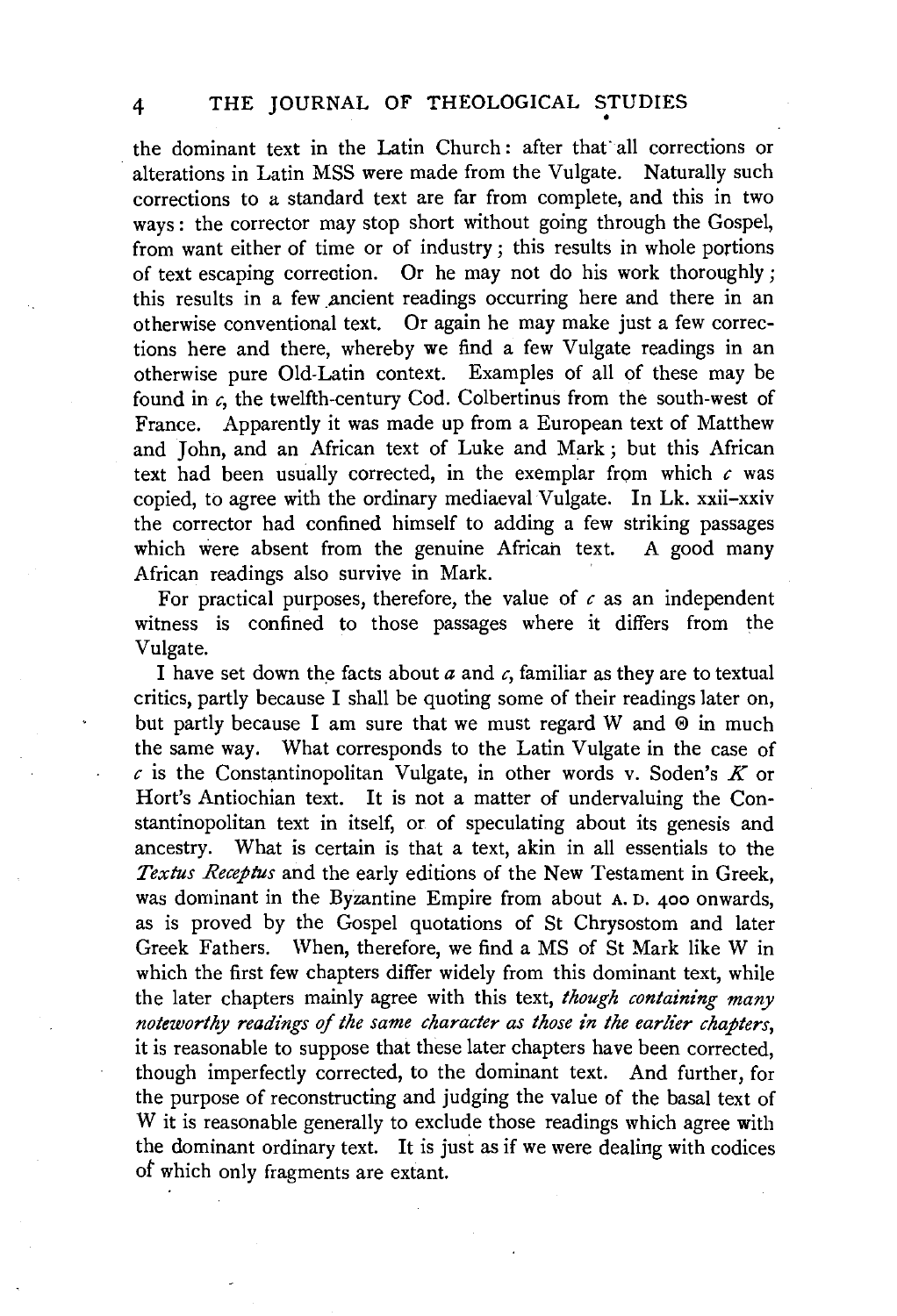### *Intentional and unintentional change.*

When Dr Hort characterized the Western readings he started by mentioning 'a love of paraphrase', the famous Western additions coming afterwards for consideration (Introd.  $\S$  173). This was how the matter appeared to a trained student of the text; to tyros and amateurs it is generally the other way, and the 'Interpolations' are thought of in the first place. I have no doubt that Hort was right. The ' Interpolations ' cannot satisfactorily be judged apart from the other features of the Western texts. In St Mark, especially, scribes seem in early times to have felt themselves authorized to take very great liberties.

The last sentence is somewhat controversial. It implies a view of the transmitted variants in our Greek MSS and early versions that is tacitly excluded by a vigorous school of textual critics, to which I fancy that Professor Sanders, the editor of W, himself belongs. We are faced here by a question of principle and method, that needs clear expression at the beginning of our investigation. According to the view that I am opposing, early Christian scribes made a *minimum* of intentional changes in the text of the Gospels, including St Mark. The actually transmitted variants are as far as possible to be derived from inadequate translations in the case of Latin or Syriac texts, and from inadequate retranslations in the case of Greek MSS. The Golden Rule is supposed to be : 'Accept that explanation of any given variant which involves the least amount of verbal change.' For instance, in Mk. iv 32 W has  $a\tilde{v}\xi\epsilon\iota$  (of the mustard-seed), where the other Greek MSS have  $\frac{\partial u}{\partial x}$  and  $\frac{\partial u}{\partial y}$  and  $\frac{\partial u}{\partial z}$  and  $\frac{\partial u}{\partial x}$  and  $\frac{\partial u}{\partial x}$  are  $\frac{\partial u}{\partial y}$ Latin texts (ber) have crescit. Here, therefore, W and lat.vt go .together, and Prof. Sanders (p. 68) reckons it as a clear case of Latin influence on W. Apparently the argument runs thus: *cresdt* originated as a sense-translation of  $\frac{d}{dt}$  *afa{vel,* which is an odd word to use of plants;  $a\check{v}$ *fa* is a literal retranslation of *crescit*, foisted into an ancestor of W, when the Greek text of W formed one side of a bilingual MS. But this explanation is nothing but a guess : it is a mere hypothesis that a bilingual Greco-Latin MS was one of the ancestors of W. It remains equally possible that the transcriber of an ancestor of W thought *dvaßalvet* an awkward word in the context and so intentionally substituted  $\omega \xi \epsilon \iota$  for it. Such a transcriber could have had very little respect for the transmitted text, but I venture to think that most of the variants in the Greek text of Mark originated in this bold type of .alteration.

. One further example. may be given here, the main object of which is to shew that the variants recorded in the full collation of W must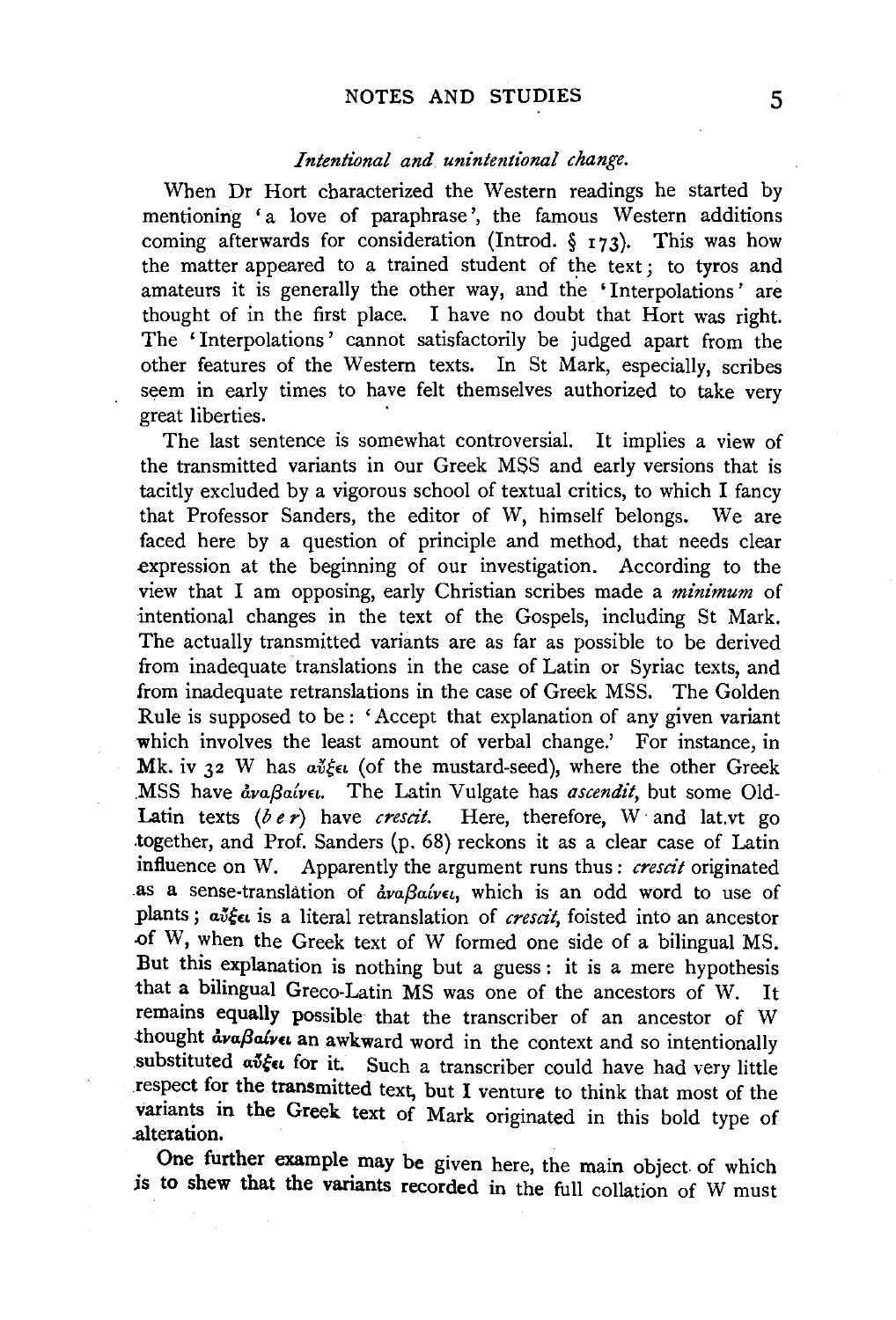have been to a certain extent due to intentional change rather than palaeographical or linguistic error. In Mk. iii 34, when our Lord said, 'Behold my mother and my brethren!' He looked round those sitting about Him in a circle as He spoke (περιβλεψάμενοσ τουσ περι αυτον  $K\acute{\nu}\kappa\lambda\omega$   $\kappa a\theta\eta\mu\acute{\epsilon}\nu o\nu\sigma$   $\lambda\acute{\epsilon}\gamma\epsilon\iota$ . At least, this is the text given in  $NBCLA$ , and it seems in accordance with St Mark's redundant and careless, yet picturesque, style. It is true that  $\pi \epsilon \rho \hat{i}$  *airtor* and  $\kappa \hat{i} \kappa \lambda \omega$  mean much the same thing: perhaps it was for that reason that the 'received text' (headed by A) puts *KvKA'{'* after *7r•pif3A.•iftaµ.•vorr.* But redundant as the text is, it did not (in the opinion of some early Christians) tell us enough, for how do we know that these hearers of the word were worthy? Following the lead of Matthew, therefore, we find  $\mu a \theta$ máo prefixed to *καθημένουσ* in 565 700 and the Ferrar Group (13&c). D omits  $\pi\epsilon\rho\hat{i}$  *avrov*, and there are other variants, all of which may be represented as follows :-

### *Kat 7r•pif3A.•iftaµ.£Vorr Tovrr* 7rEpl *avT6v KvKA'{' KaO'f/µ.lvovrr >..f.y•i·*

1CV1C.\C<1] *hoe loco* ~BCLa ... *post* Touu D 1&c 13&c 28 700 •.. *post 1TEp1/3.\.*   $\mathcal{F}$  A rell *(incl. W)*  $\mathcal{F}$   $\pi$ *c* $\mu$  *auTov*  $\mathcal{F}$  *om. D*  $\mathcal{F}$  *Toug*  $\pi$ *ερι auTov W | καθημενοσ*  $\mathcal{F}$ *r.*  $\mu$ αθητασ Θ 13&c 565 700 sah arm . . . + τουσ μαθητασ W | λεγει | ειπεν DGΘ 13&c 28 700 *a cjf.* 

For τούσ περί αύτον καθημένουσ the Syriac (S-vg) has 'those sitting by Him', the Latins have

eos *(om. d q)* qui in circuitu eius *(om. b)* sedebant vg *b dfjf q.*  qui circa eum sedebant *a.*  eos qui circum sedebant *e.* 

Truly a welter of disagreement! And W has actually added to the number of 'various readings '. I quote them here at the outset for a special purpose; not to discuss their origin, e.g. whether  $\mu a \theta \eta \tau a s$ comes directly from Matt. xii 49, or through the expression of the word

Tatian's Diatessaron, nor even to enquire whether *drcum* in *e* corresponds to *κύκλω* or to περl [αύτόν]. What I want to point out is  $(i)$  that it is not likely that W alone has preserved the original by mere fidelity, and (2) that nevertheless the reading of W makes good grammar and sense. It reads :

### καί περιβλεψάμενος κύκλω αύτοῦ καθημένους τοὺς μαθητὰς λέγει·

Now whatever be the original reading of the passage, the reading of W is too neat to be the result of slavish and anxious equating of two (or more) texts, whether they formed opposite sides of a bilingual codex or belonged to different documents. It seems to me to be the work of a stylist, who considered he had the right to be dissatisfied with the text of St Mark's Gospel as he found it, and also the authority to rewrite it in accordance with his own ideas. The difference here between the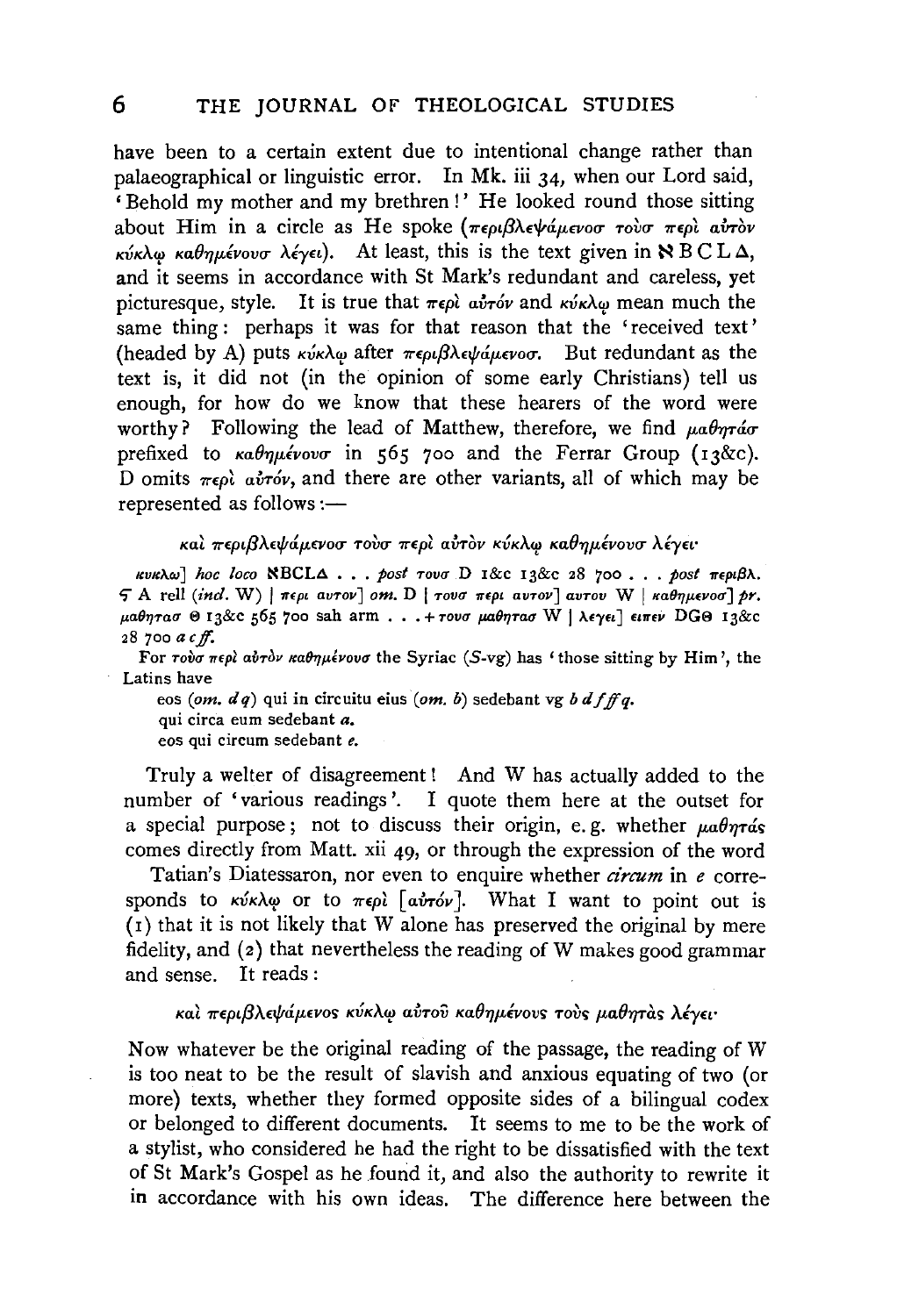text of Wand the text approved by Westcott and Hort and by v. Soden is like the difference that often exists between a schoolboy's exercise and the schoolmaster's suggested correction. The changes are not palaeographical at all. They are not accidental, but deliberate.

Naturally it is not to be supposed that the transcriber of Codex W was this bold innovator. W is a beautifully written volume, with very few corrections. It is probably a faithful copy of its immediate exemplar. And again, it is probable that the variations of W from the original text, in any single passage, may belong to more than one stage of alteration. It may very well be that there was a damaged or faded exemplar at one stage, that this exemplar was badly and unintelligently copied, and that the resulting text really needed correction. What I doubt is that such correction was always made by means of another roll or codex : I think there were early Christians who thought themselves quite capable of making such corrections by mere instinct, i. e. conjecture, and by their general memory of what the text ought to be. Hence we often find a tendency to harmonization with parallel narratives, rather than accurate assimilation to another Gospel.

## *'Harmonization' and 'Synoptic criticism'.*

It is important also to consider at the outset what are the general principles which should guide our judgement in dealing with 'harmonistic' readings, because different factors in the problem might at first sight seem to point to opposite conclusions. On the one hand it is obvious that there must have been at all times a tendency in Christian scribes to harmonize parallel passages. *Magnus siquidem hie in nostris*  codicibus error inoleuit, dum quod in eadem re alius euangelista plus dixit, in alio quia minus putauerint addiderunt ; uel dum eundem sensum alius *aliter expressit, ille qui unum e quattuor primum legerat ad eius exemplum ceteros quoque aestimauerit emendandos. Vnde acddit ut apud nos mixta sint omnia, et in Marco plura Lucae atque Matthei* . . . *inueniantur.*  The well-known words of St Jerome are perfectly true of all Western texts, and he deserves great praise for the carefulness with which he eliminated this source of inaccuracy. In our days, however, St Jerome's judgement as to the cause of harmonistic readings has been challenged, and many of them have been supposed to be due to one definite cause, viz. the influence of Tatian's *Diatessaron.* Those who use v. Soden's apparatus are aware, by the constantly recurring symbol *Ta,*  how frequently this is thought to be the case.

Here I would plead for a very definite suspension of judgement. That the influence of Tatian's *Diatessaron* upon early Synac texts was considerable no one would doubt, but the work seems to have been almost unknown in the West till Victor of Capua rediscovered a text of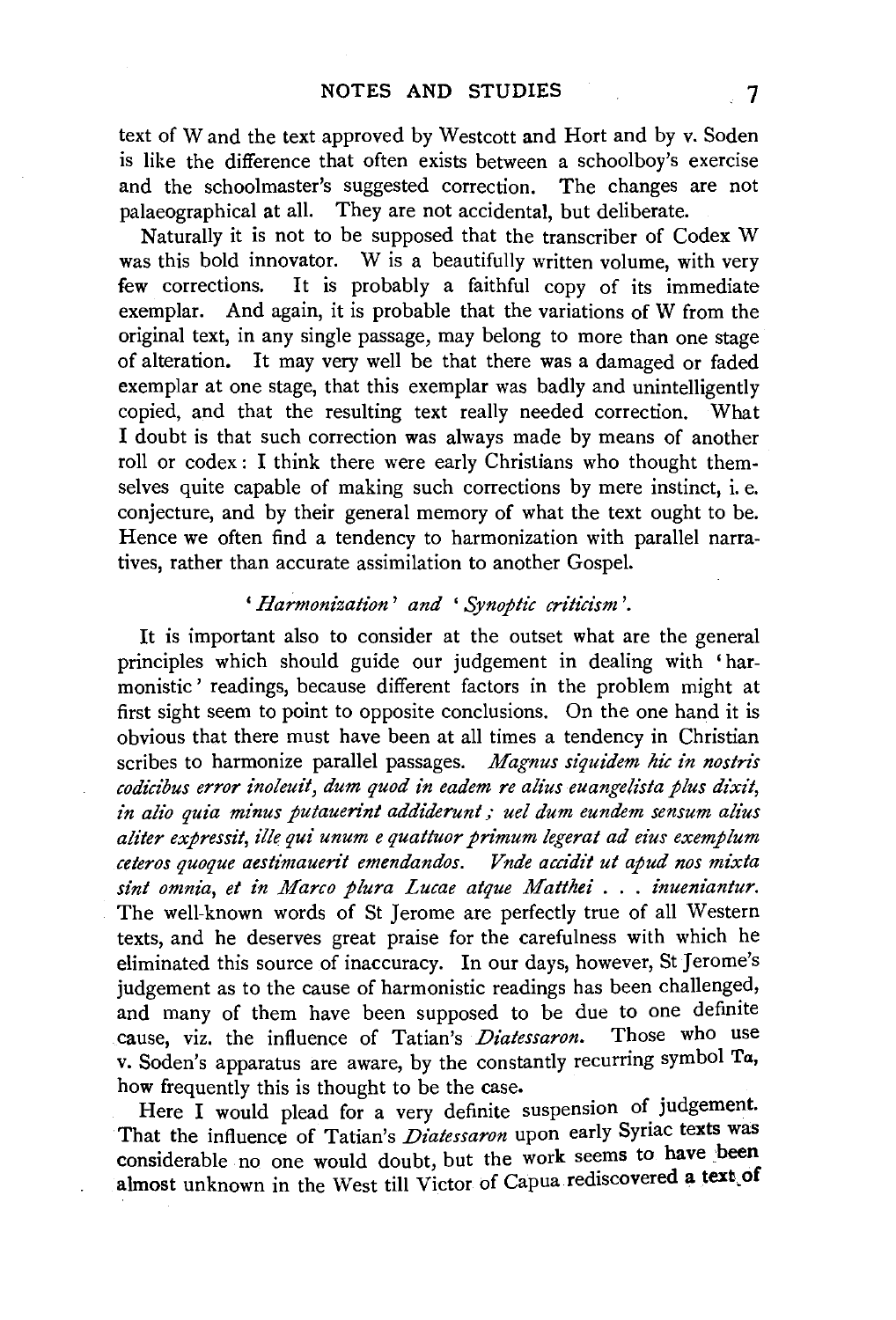it-a text which was very possibly Greek and not Latin at all. There are two special reasons why we should suspend judgement. In the first place, it is only likely that any plausible assimilation of one text of the Gospel to its parallel in another should agree with the transmitted text of Tatian, which professes to be a harmony of the text. But besides this, it should be remembered that we are not well acquainted with the actual text of Tatian's Harmony. The Arabic Diatessaron is a late recension in which the wording has been almost wholly assimilated to the renderings of the Syriac Vulgate (i. e. the Peshitta). In doing this the reviser identified the various phrases as coming from Matthew, Mark, Luke, or John, and labelled them as such by critical marks. This was certainly not the method of Tatian, whose proceedings were far more drastic. It will suffice here to refer to Dom Connolly's articles upon the subject in this JOURNAL, particularly to his careful summing-up in vol. xii p. 273.

The results of Synoptic criticism have seemed to some scholars to suggest conclusions opposite to those suggested by St Jerome. From considerations quite independent of textual change, such as the order of the incidents and the general contents of the several Gospels, it has been practically established that Mark is the source of Matthew and of Luke in those narratives where all three Gospels run parallel. One of the reasons which have led to this conclusion, though not the only. one, is the actual amount of verbal agreement between Matthew and Mark, Luke and Mark, and all three together, coupled with the extremely small and unimportant verbal agreements of Matthew and Luke against Mark. It has been pointed out that the harmonization of two narratives originally expressed in different words is not the only form of textual corruption. It might happen that scribes had introduced differences where there had been original agreement; if Mark be the source of Matthew and Luke, why resort to the hypothesis of an *Ur-Marcus* to explain the residual agreements of Matthew and Luke against Mark? Is it not possible that in some of these cases it is merely the existing texts of the Gospels that are at fault?

It is therefore not enough to suggest harmonization as an operating cause in all variants which resemble the wording in parallel passages ; it becomes necessary to consider in what circumstances the agreement of, say, Mark with Matthew may be considered more primitive than the difference of Mark from Matthew.

A couple of instances of the reverse case will explain best what is meant. Matt. xvi 16, 20 is parallel to Mk. viii 29, 30. But in Matthew, between *vv.* 16 and 20 we find the blessing on 'Simon bar-Jona' and the passage about Peter and the Rock ( $vv$ . 17-19). This is explained by supposing that our First Evangelist here incorporated a· traditional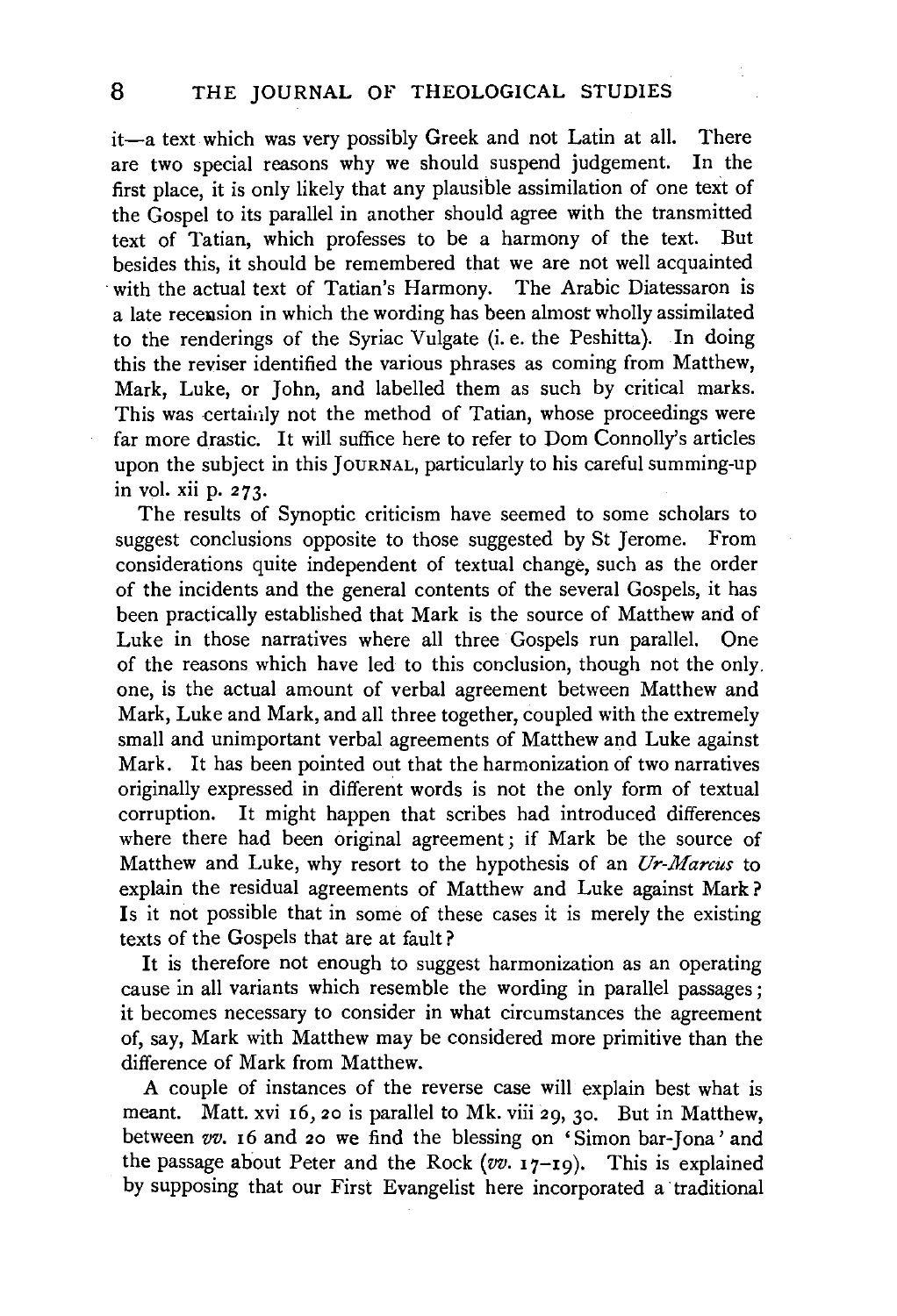saying of Christ to Peter into the Marcan narrative. Similarly, Matt. xx 28 is parallel to Mk.  $x$   $45$ . But D and many Western texts add to Matt. xx  $28$  a long passage, roughly corresponding to Lk. xiv  $7-10$ . Here, however, it is generally agreed that the addition is not due to the Evangelist but to a later editor or scribe. The same is also asserted by most critics about the addition concerning the Face of the Sky, Matt. xvi 2, 3, which has no parallel in Mk. viii  $12$ ; and also about the addition concerning the piercing by a spear in Matt. xxvii 49, which roughly corresponds to John xix  $34$  but has no parallel in Mk. xv  $36$ . It is evident that two opposing canons of genuineness are here tacitly employed. Again, in the story of the Rich Young Man, our Lord says 'Why callest thou me Good?' according to Mark and Luke and the inferior MSS of Matthew, while the best MSS of Matthew have 'Why askest thou Me about what is Good?' This is explained as an alteration of the story by the Evangelist, who was unwilling to seem to make Jesus disclaim the epithet of Good, while the reading of the inferior MSS of Matthew is regarded as mere harmonization to the other Gospels.

These things raise rather thorny questions, which are not entirely answered by labelling the additions to Matt. xvi 2 and xx 28 'Western Interpolations ', and calling the shorter text in Matt. xxvii 49 a ' Western Non-Interpolation'. I do not propose to answer them here, but I bring them up now in order to point to one characteristic these readings have in common, in which they might conceivably differ from similar readings in Mark.

The common characteristic they have is that the aberrant or longer reading is in all cases secondary and inferior from the strictly historical point of view. Take the case of Matt. xvi 2, 3. The narrative of Matthew is here, as we believe, based on Mark. Who can doubt that *on tkat occasion* Jesus brought forward no sign, either by word or deed? The Saying about the Face of the Sky may be a true reminiscence of words uttered by Jesus, but if so it belongs to another time and place. The same is true of the other examples, while most likely the alteration in the story of the Rich Young Man, while genuine as part of the text of Matthew, is simply unhistorical regarded as a report of the incident.

Speaking generally, where Matthew and Mark are telling the same story the differences of Matthew from Mark represent at best additions from some other document, probably belonging to some other event, if genuine in any sense ; and at the worst represent inferior paraphrases by the later narrator. But we cannot say the same of the differences of Mark from Matthew, of the source from the copy. Who can doubt for instance that the notice of the anger of Jesus (Mk. iii  $5$ ), of the boat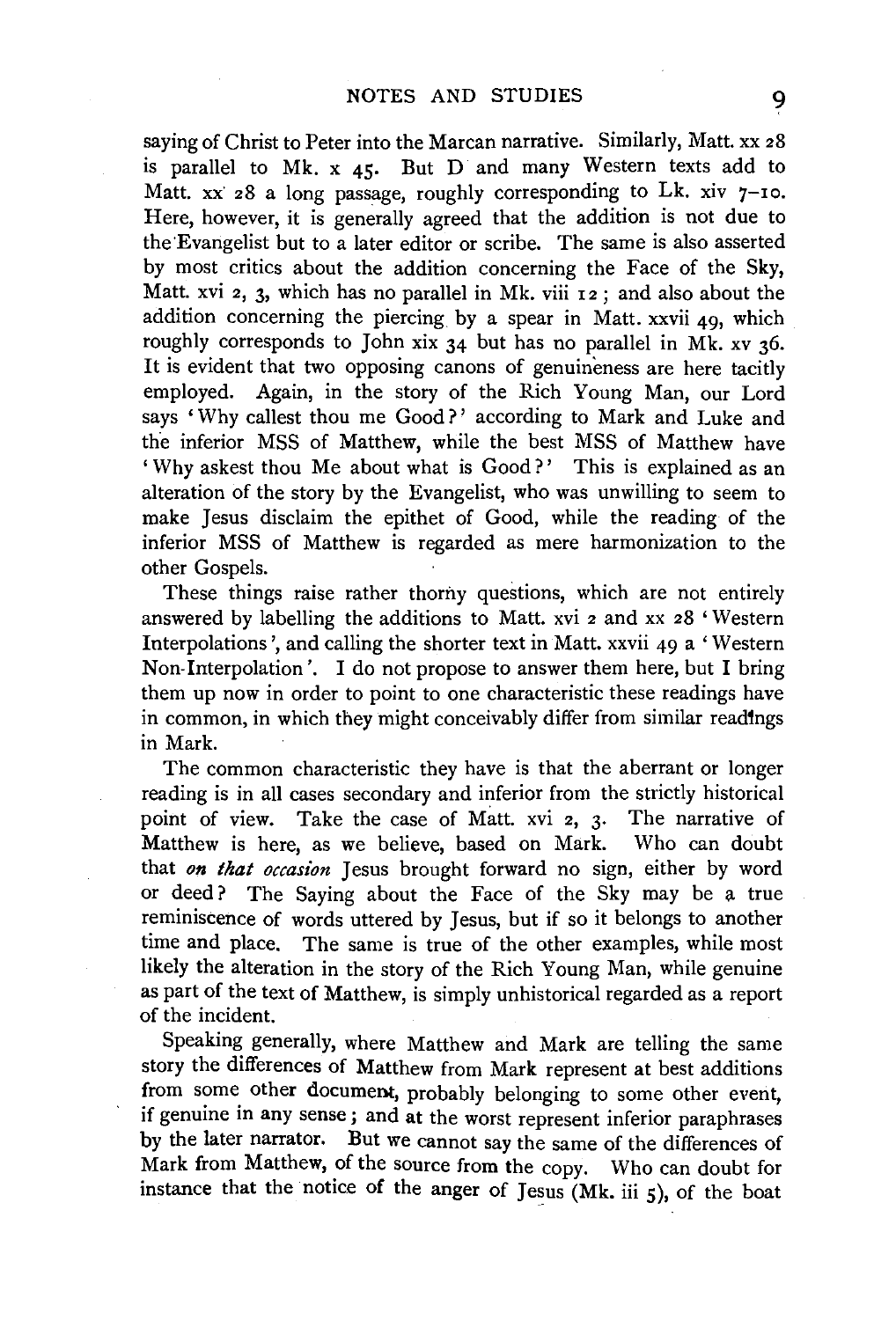prepared for Him for privacy (iii 11 ), of the final secret journey through Galilee (ix 30), of the uneventful inspection of the Temple immediately after the Entry (xi 11), although they are absent from Luke and Matthew, are fragments of real historical reminiscence? It is needless to give more examples. In a word, the true text of Mark is historically superior to the corresponding sections of Matthew and Luke, and its differences from them may include some of the most historically valuable parts of the narrative.

All this is outside the proper province of textual criticism, and the conclusions arrived at have been reached by considerations independent of the transmitted various readings. But if the argument be sound it must to some extent influence our judgement upon some of the readings. The genuine text of Mark will be historically superior to the altered text: if the Western text (or texts) preserve original elements, Western readings ought with corresponding frequency to be historically superior to the rival readings.

It is one of the chief objects of this Paper to point out that this is not the case, at least except very occasionally, and to consider what bearing this fact has upon our reconstruction of the history of the text of the Gospels in the Church.

### *Some characteristic 'Western' readings.*

I begin with a number of readings which have this in common, that the "Neutral' text  $(H)$ , generally supported by the 'Constantinopolitan' text  $(K)$ , is clearly more primitive than the 'Western' text or texts.

(1) Mk. iii 21 ff.<br><sup>21</sup> και ακούσαντεσ οι παρ' αυτου εξήλθον κρατήσαι αυτόν, έλεγον γαρ ότι €~t<TTIJ. <sup>22</sup>*KaL oi ypaµ,µ.arEtcr oi* d7ro *'IEpocroA.vµwv Karaf3avncr* EAEyov *6ri*  Bεελζεβούλ έχει κτλ. . . . <sup>31</sup> και έρχονται ή μήτηρ αυτού και οι άδελφοι aύτου και έξω στήκοντεσ απέστειλαν προσ αυτον καλούντεσ αυτόν. . . .

So  $\zeta$  (i.e. the *Textus Receptus*) and Westcott and Hort, except that W.-H. have  $B\epsilon\epsilon\xi \epsilon\beta o\nu\lambda$  with B, and in  $v.$   $31 \leq$  has  $\epsilon_{\rho}$ *portal our oi do. Kal*  $<sup>η</sup> μήτηρ. αν<sup>1</sup>$ , and φωνο<sup>p</sup>ντεσ for *καλο*νντεσ.</sup>

The variants of W in  $vv$ . 21 and 22 are  $\pi \epsilon \rho_l$  for  $\alpha \pi \alpha \rho$  |  $+\alpha \gamma \rho \alpha \mu$ - $\mu$ ατεισ και οι λοιποι after *avrov* | ελεγαν | εξηρτηνται αυτου for εξεστη | 22. omit *oi γραμματείσ* | + γραμματισ (sic) after *καταβαντεσ.* 

When these substitutions are made we get-

' And the scribes and the rest hearing about Him went out to lay hold of Him, for they said "They have attached themselves to Him", and the scribes coming down from Jerusalem said "He has Beelzebul ".'

There can surely be no doubt that the texts of  $\aleph B$  and  $\varsigma$  are here primary and that of W secondary.  $o_i \pi a \rho^i a v \tau_0 \bar{v}$  in  $v$ . 21 are no doubt some of the family of Jesus ; it is only our familiarity with the story that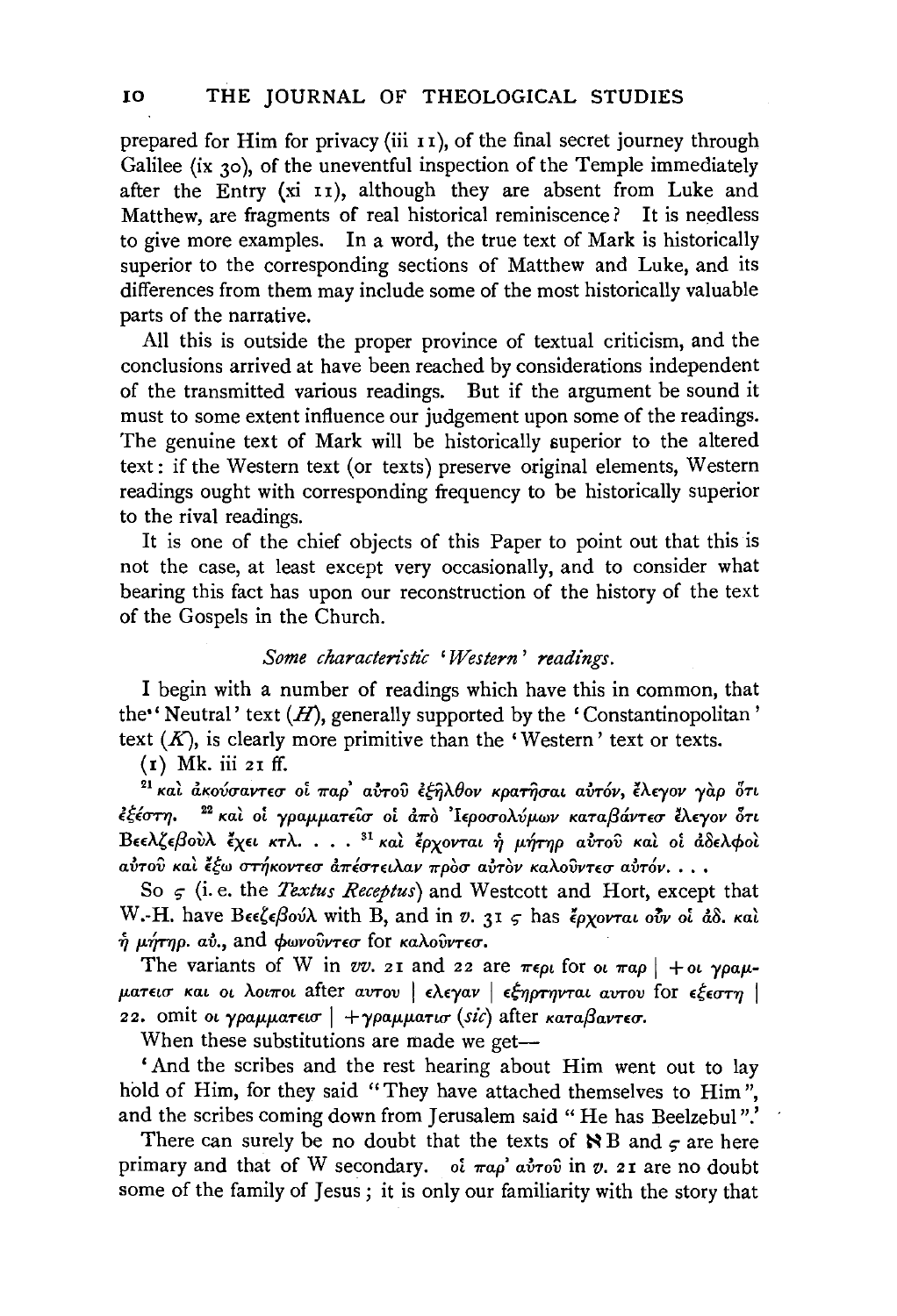prevents us from being amazed that it has retained a place in the official documents of the Christian Church. Our Lord's family think He has lost His senses, and they stand outside the house where He is, and send for Him  $(v, 31)$ . No wonder, in the circumstances, that He ignores them  $(v, 33)$ . Here surely, if anywhere in the Gospels, we are listening to the unaltered reminiscences of an eye-witness.

I lay emphasis upon the historical trustworthiness of this account in the genuine text of Mark, in order to draw attention to the general parallel between the Western paraphrase and the corresponding narratives in Matthew and Luke. Neither in Matthew nor in Luke is there any hint that Jesus's family thought He had lost His senses, and in Matt. xii 46, Lk. viii 19, we are only told that they came to  $\text{Him (Lk)}$ . seeking to speak to Him (Matt.). The peremptory summons of Mk. iii 31 is thereby softened, but the story is spoilt, for no reason is assigned why Jesus should so harshly disclaim His own kith and kin. It is only by reading the passages in Matthew and Luke in the light of Mk. iii 21, 31 ff, i.e. in their true historical setting, that the Saying of Jesus becomes comprehensible.

The general effect of the text of W is similar to that of Matt. xii 22-35. It is the crowds who are amazed  $(\partial \mathcal{E}(\sigma \tau \alpha \nu \tau))$  at the casting out of It is the crowds who are amazed ( $\epsilon \xi \omega \tau \alpha \nu \tau$ o) at the casting out of demons, so that the Pharisees resort to the explanation that Jesus works by Beelzebul; and then at the end of His sayings in answer to this charge comes His apparently unmotived refusal to acknowledge His relations.

Very well, then, *W* has an inferior text. Certainly that is so: but I wish further to point out (i) that it does not stand alone, and (ii) that neither W nor its allies are directly harmonized to the other Gospels. There are in this verse really two various readings, as is shewn by the groups into which the attesting authorities fall, of which one reading relates to the *persons* who wish to apprehend Jesus, while the other relates to the *charge* they make against Him. As for the persons, *oi 7rap' a&ov* is changed into 7r£pt *av'TOV oi ypaµµaT£l<T Kat oi A0l7ro{* in D W  $ab(c)^{1}$  *eff g ir fq* and the Gothic, i.e. the whole phalanx of pre-Vulgate Latin texts: when St Jerome in the Vulgate translated  $\frac{2\xi}{\xi + \sigma}$  by *in furorem uersus est* it must have been the first time (with one exception, to be noticed later) that the Latin-speaking Church had ever heard that our Lord's relations had gone out to apprehend Him because they thought He was beside Himself. For the charge, we find wide diversity. (1)  $D^* \Theta$  13&c 565 read *<i>¿téorarai* for *¿téorn*: this is simply perf. for aorist, and does not change the sense. (2) W has εξήρτηνται αύτου, i.e. 'they (the crowds) have attached themselves to Him': this bold alteration is

<sup>1</sup>*c* has ' scribes and *Pharisees* '.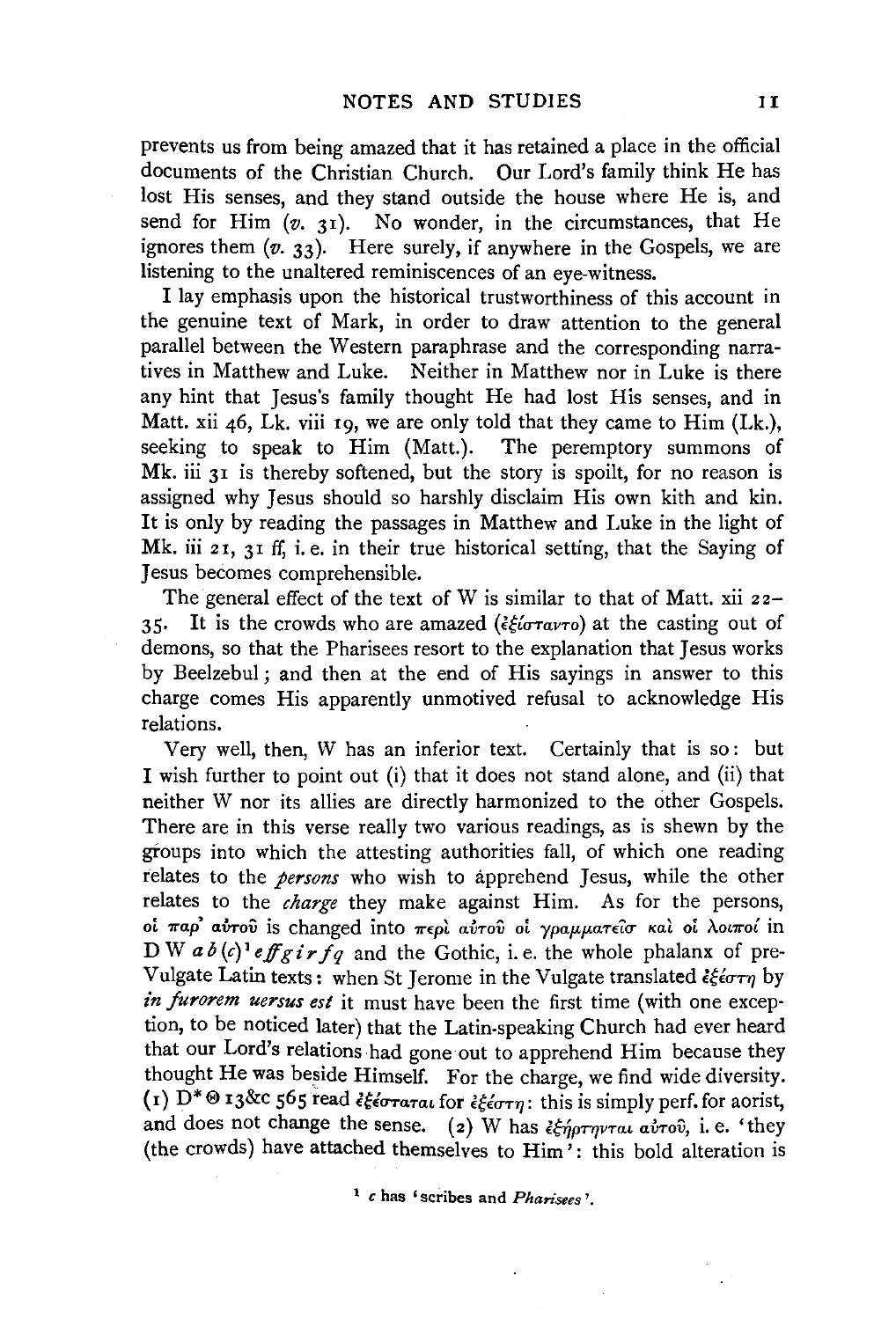not found elsewhere, nor has it any connexion with the parallel narratives in the other Gospels. (3) The 'European Latin' *(abdffiq)* has *exsentiat eos.* It seems to be agreed that this means *attonitos facit populos* (to use Wordsworth and White's dignified language), but I cannot find that the word *exsentiare (exentiare)* occurs elsewhere. (4) The 'African' Latin  $(c e)$  simply leaves out the latter half of *v*. 21 and the beginning of *v*. 22: we cannot tell whether this is mere haplography or a deliberate omission of a difficulty.<sup>1</sup> (5)  $D^*$  has  $\epsilon \xi$ *e* $\tau \alpha \tau \alpha \iota$  *avrovo*, which a later hand has corrected into *εξεσται αυτουσ*: I cannot translate either reading, as both *£t£uTarni* and *£t£ur-ai* must be intransitive. That Dgr here has been corrected to agree more or less with the Latin is suggested by the fact that for *ακούσαντεσ* at the beginning of *v.* 21 it reads *ότε ήκουσαν*. W, on the other hand, shews no sign of Latin influence, for *exsentiat eos*  and  $\epsilon \xi \eta \sigma \tau \eta \nu \tau \alpha \iota \alpha \nu \tau \sigma \hat{\nu}$  cannot be equated.

I venture to think we must give the following account of the textual changes; the ordinary text (supported by  $\varsigma$ ,  $\aleph$  B, and the Syriac) is original, the sense being so 'offensive to pious ears' that it was modified independently by Matthew and by Luke; a very early Greek text, earlier than the earliest Latin version, changed of  $\pi a \rho$   $\alpha \nu \tau o \bar{\nu}$  (i. e. our Lord's family) into περλ αύτου οι γραμματείσ<sup>και</sup> οι λοιποί (i. e. certain opponents of Jesus hearing about Him); further, the verb  $\frac{2\zeta}{\zeta}(\sigma\tau\eta)$ , or *£tlurnrni,* was interpreted by the earliest Latin version to mean 'He makes *them* mad ', the Greek of Codex Bezae being at a later period unskilfully corrected into passable agreement with this; finally,  $\epsilon \xi \epsilon \sigma \tau \eta$ or *£tlurnrni* was altered to *£t1/PTrivrni a&ov* in the ancestor of W, but this last change was independent of, and subsequent to, the original Latin version.

According to the Arabic Diatessaron Tatian inserted Mk. iii 21 between what corresponds to Mk. ii 28 and iii 1, and this arrangement occurs also in *a,* so that the text runs-

... *jilius lzominis dominus est etiam ipsius sabbati. Et cum audissent qui ab eo erant exierunt detinere eum, dicebant enim quia extitit mente. Et intrauit iterum in synagoga,* &c.

It will be noticed that the wording of this is quite different from the wording of *a* in Mk. iii 20-22.

I have examined Mk. iii 21 at full length, because the internal evidence is particularly clear, both as to the relative originality of the variants, and also as to the independence of W in regard to the specifically Latin readings. Nearly all the chief features of the text of W emerge in connexion with Mk. iii 21: the examples that now follow will give illustrations of these several features.

<sup>1</sup> It is worth notice that in De Bruyne's African *Capitula* (Mk. § xvi) the opponents of Jesus here are called Pharisees  $( = c)$ .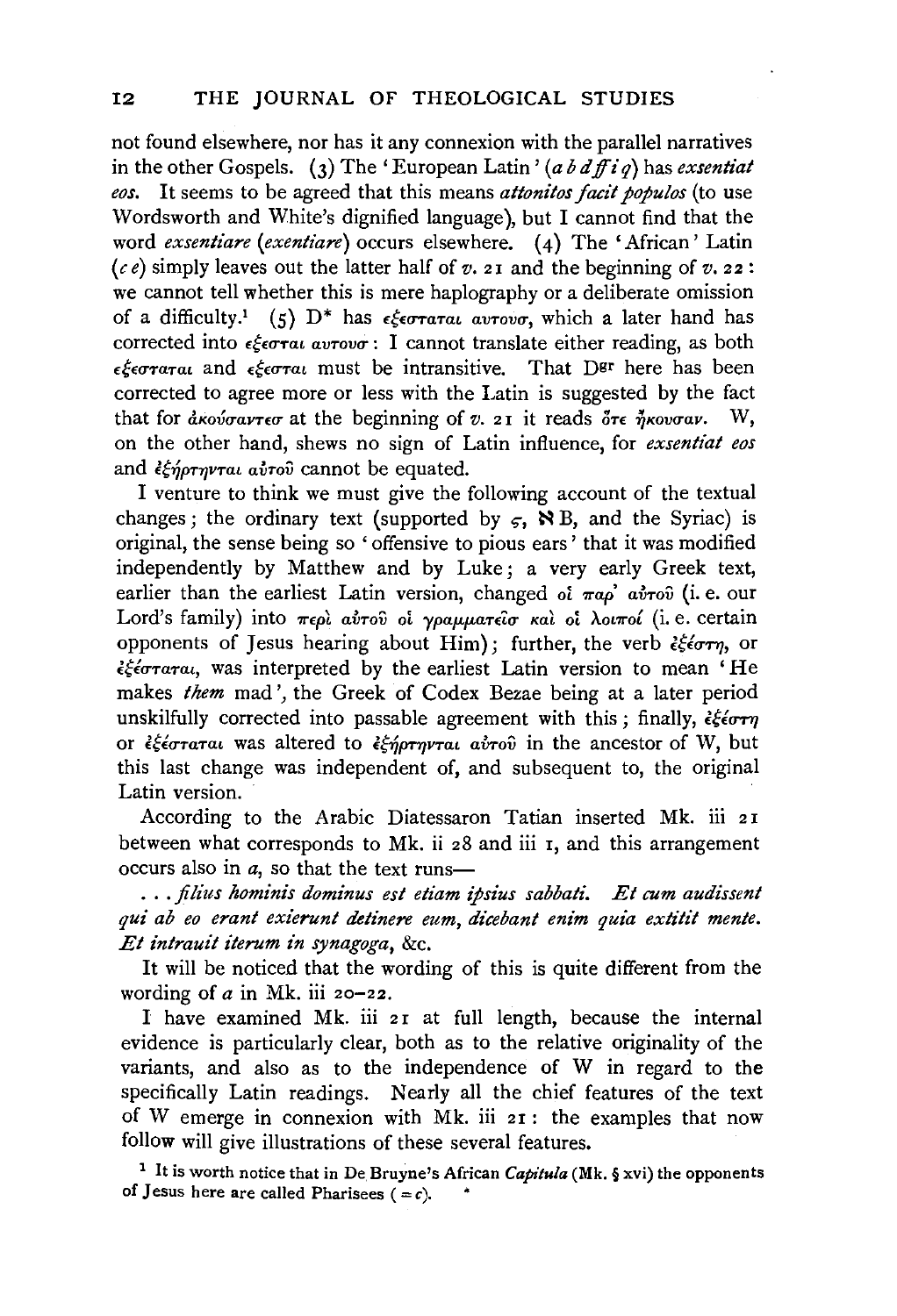$(2)$  Mk. v 33:

*Kal είπεν αύτω πάσαν την αλήθειαν.* 

 $\epsilon$ *ltev avtw*]  $+ \epsilon \mu \pi \rho$ oo $\theta$ ev  $\pi$ avtwv W I 3&c

 $a\lambda\eta\theta\epsilon\iota a\nu$  *action* W (1) 13&c (28).

Here again we have a general resemblance to the parallel narrative (Lk. viii 47), but not mechanical assimilation.

(3) Mk. vi 13:

 $\ell \xi \in \beta a \lambda \lambda o \nu$   $\epsilon \xi \epsilon \pi \epsilon \mu \pi o \nu$  W.<sup>1</sup> This seems to be the arbitrary and unpalaeographical substitution of a synonym, perhaps for a supposed improvement in style.

(4) Mk. vi 29:

(John's disciples came *and took up* his corpse.)

*Kal* ~pav] *K718wuai* W 28. Another stylistic paraphrase, which introduces a word foreign to the Greek Bible. No version has any trace of *KT/8Evuai,* nor is there any approach to it in Matt. xiv 12. It is therefore an arbitrary change in the Greek, a fact that should be borne in mind when considering other variants in the text now represented to us by W and 28, e. g. in (1) Mk. iii 21 *it of print ality*, and (7) Mk. viii 10  $\vec{r}$   $\phi$   $\delta$ *pos.* 

 $(5)$  Mk. vi 35:

 $\eta$ δη ὥρα πολλή.

 $\pi$ o $\lambda\lambda\eta$ ]  $\pi$ ap $\eta\lambda\theta$ ev W. Syr. *S* has 'past', the Latins mostly *praeteriuit*, followed by the English A.V. But with the other examples before us, it seems to me absurd to explain the aberration of W here from all other Greek MSS by saying that it is 'following the Version-tradition', or that it has been 'corrected ' from a bilingual codex. ' The hour is *much'* seemed an odd expression, and I believe the man who turned  $K$ αλ *ξ*<sub>ραν</sub> into *κεδεύσαι* turned πολλή into παρήλθεν.

(6) Mk. vii 31 :

 $'$  eis pro  $\pi\rho$ os

us *TT/V* 8EK~7r0AtV, pro *8EKa'lrOAEws.'* 

So Prof. Sanders's collation of W with  $\varsigma$ . But it is worth while to point out that this simple-looking pair of variants contain in themselves when fully expanded evidence for some very drastic treatment of the text of Mark. 'As the questions are stylistic and geographical, questions of editing not of scribal error, the texts must be given at length.

The true text of Mk. vii 31 (NB L $\Delta$  33 boh aeth, D @txt 28 565 700 lat.  $vt-vg$ ) is

**καὶ πάλιν ἐξελθὼν ἐκ τῶν ὁρίων Τύρο**υ ῆλθεν διὰ Σιδῶνοσ εἰσ τὴν θάλασσαν  $\tau$ ήσ Γαλιλαίασ ανα μέσον των ορίων Δεκαπόλεωσ.

1 Prof. Sanders calls this ' a sure case of retranslation from the Coptic', but he does not explain why the Coptic words should be held to represent  $i \xi \epsilon \pi \epsilon \mu \pi o \nu$  rather than  $i\ell\ell\beta a\lambda\lambda o\nu$ .  $\text{if }a\geq 0$  corresponds to  $i\kappa\beta d\lambda\lambda\epsilon_i\nu$  in Lk. xiii 32.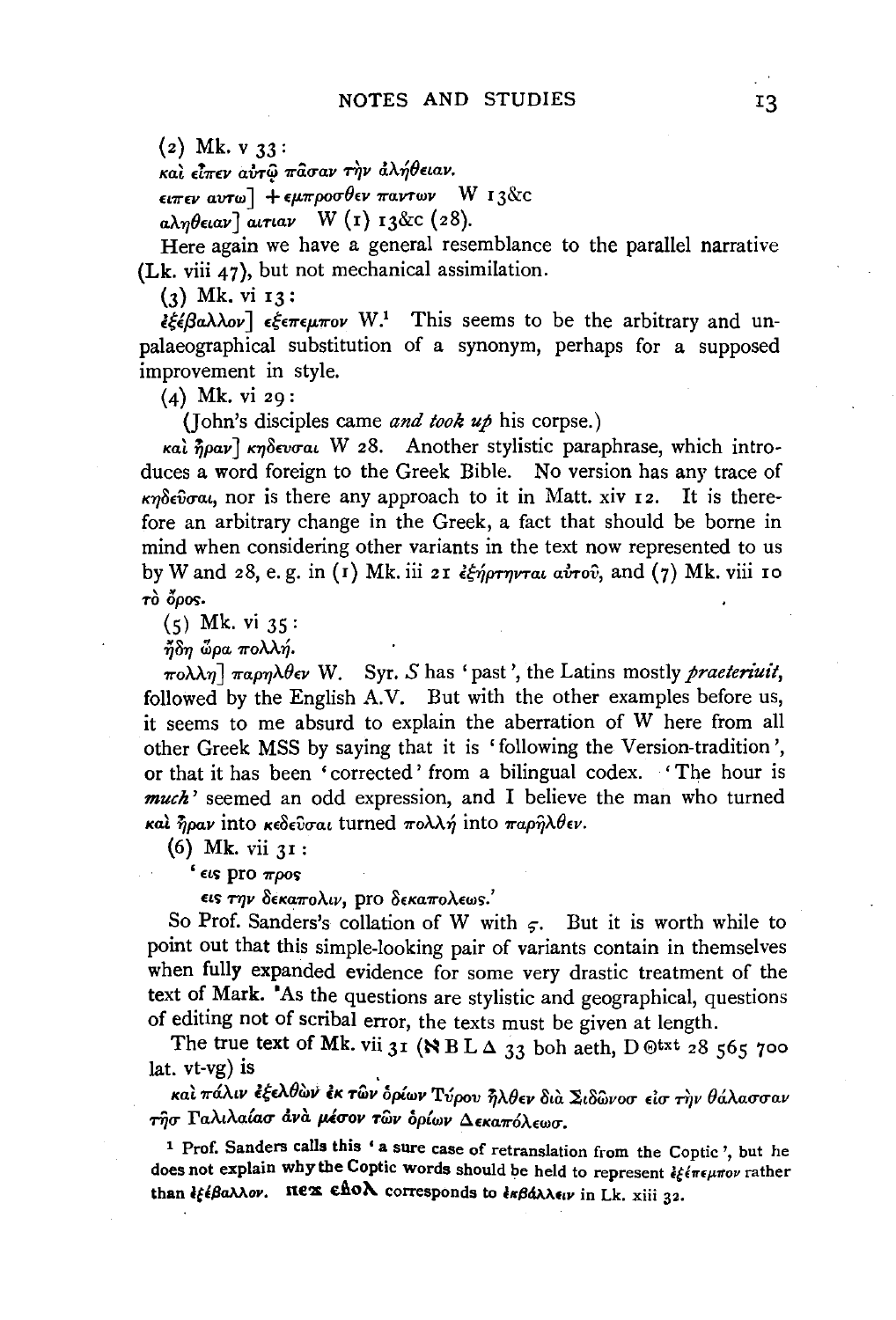## 14 THE JOURNAL OF THEOLOGICAL STUDIES

Now this is open to two objections, one trifling and linguistic, the other more serious and geographical. It may be said that  $\epsilon i\sigma \tau \dot{m}$  $\theta d\lambda a\sigma\sigma a\nu$  means 'into the sea<sup>'</sup>, and accordingly we find  $\pi\rho\sigma\sigma$  substituted for  $\epsilon \cdot i\sigma$  in  $\epsilon$  followed by A N and the mass of Greek MSS, but none of real critical value<sup>1</sup>: W here agrees with B and D. But besides this bit of school pedantry it may be said that the journey here indicated is contradicted by the map, for Sidon does not lie between Tyre and the Sea of Galilee or the Decapolis, but is north of Tyre. The answer to this may be seen in Dr Swete's Note on the passage, or in my *Gospel History and its Transmissz'on* p. 92 note: the way indicated was not the direct way, but is a well-known route and eminently suitable in the circumstances, for Jesus had only gone to Phoenicia in order to be out of Galilee.

The roundabout journey indicated by the true text is therefore appropriate to the historical context. But it seemed odd to some who only considered the route apart from the circumstances: hence we get the corrected Constantinopolitan text, which reads 'Tyre and Sidon' instead of 'Tyre through Sidon', here followed by W. The really interesting thing about this variant is that it is attested by syr. S and by the Sahidic, facts which at once prove its antiquity. It is characteristic of the variations in the Gospel that the oldest are on the most extensive scale, and are generally of the greatest intrinsic importance. First we get the drastic rewriting of the narrative of Mark by Matthew and Luke, then come the bold Western alterations, and last of all are the trifling stylistic corrections characteristic of the Constantinopolitan Vulgate.

Mk. vii 31 is not the only instance where a geographical detail which at first sight presents a difficulty, though on closer consideration it proves appropriate, is better preserved in Latin texts than in the Syriac. Latin scribes often make a sad mess of Semitic proper names, but their total unfamiliarity with Palestinian Geography saved them from making conjectural interpretations based on a not quite adequate knowledge of the Holy Places.<sup>2</sup>

In any case the corrector of the exemplar of W went further still, making the journey of Jesus end in the Decapolis after passing ' by the borders ' of the Sea of Galilee. It is not a really satisfactory change,

<sup>1</sup> The Lectionary directions by the original hand of  $\Theta$  appear to enjoin the reading of  $\pi \rho \delta \sigma$  for  $\epsilon \delta \sigma$ .

<sup>2</sup> Another instance is *Bezatha-Bethesda* (John v 2) : see my *Syriac Forms of N. T. Proper Names,* p. 21 *(Proc. of the British Academy,* vol. v). It should be noticed that the reading of syr,  $S$  in Mk, vii 31 is not quite certain as the word corresponding to *nai* or  $\delta u$  is illegible. But  $\Sigma t \delta \hat{\omega} v$  certainly comes before  $\tilde{\eta} \lambda \theta \epsilon v$  in syr. *S.*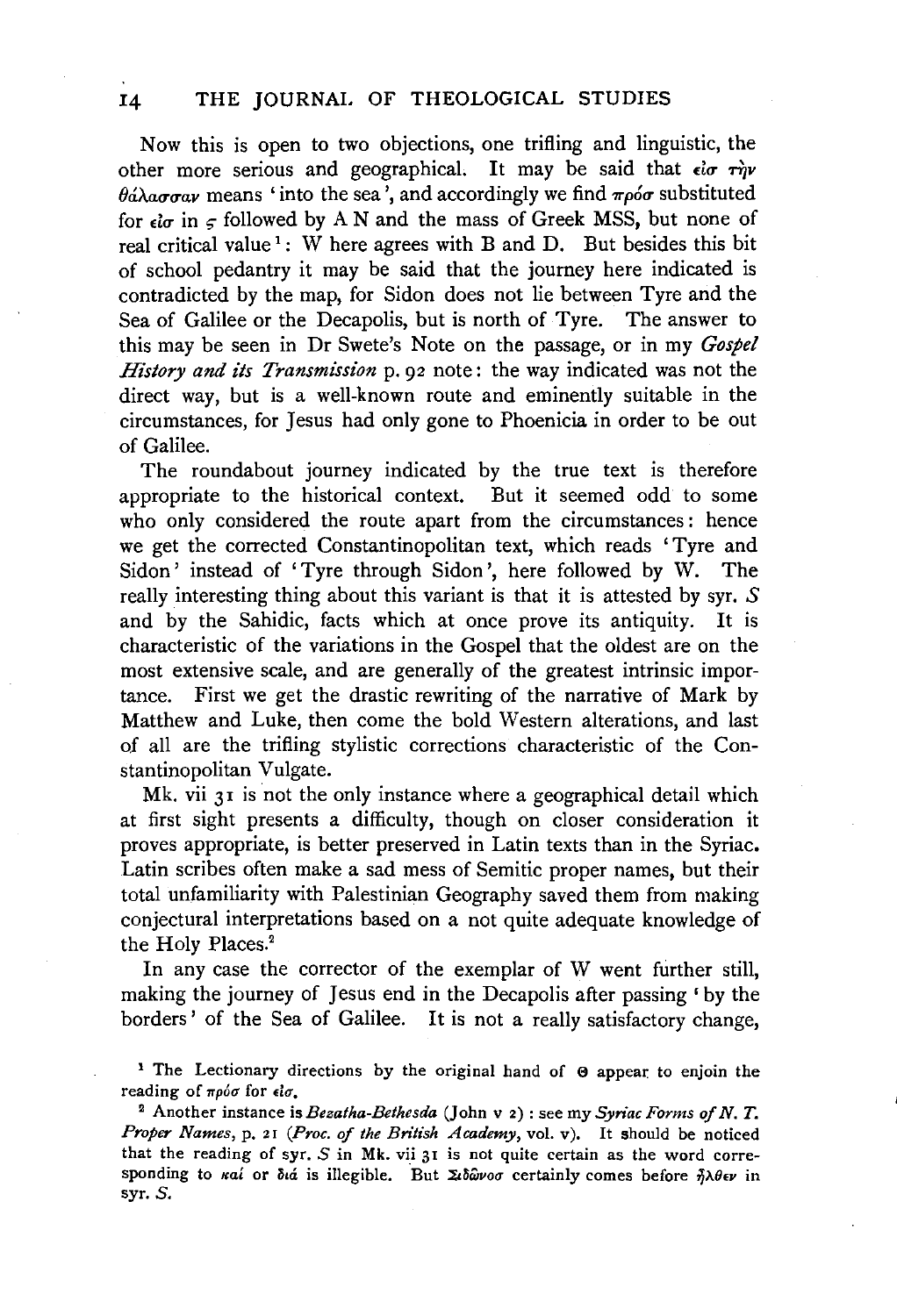for the next departure (viii 10) is by boat. But it is characteristic of the text of W that it should present a further change in passages where other variants occur (see nos. 1 and 8).

(7) Mk viii 10:

 $\epsilon$ ίσ τα μέρη Δαλμανουθά

 $\epsilon$ io<sup>1</sup>  $\pi$ poo<sup>r</sup> W |  $\tau$ a  $\mu$ ερη]  $\tau$ a opia D<sup>gr</sup> *c*  $f(k)$ ,  $\tau$ a opη N,  $\tau$ o opoor W 28 syr. S | Aa>..µ.. J *Aa>..µ.avovv8a* B, *Aa>..µ.avovvai* W, *Dalmanounea* arm ; *Mayai8a* D1 *(M£A£Ya8a* D\*), *May£8a* 565, *May£8av* 28, *Mageda ck, Magedan a, Magedam b* jfi *r, Magi'dan d,* 'Magdan' syr. *S; May8a>..a* @ 1&c 13&c 271 347, *Magda/am* goth, 'Magdal' *(sic)* syr.palest.

It should further be noticed that the true text of Matt. xv 39 is  $\epsilon l \sigma$  $T\alpha$  δρια Μαγαδάν (τησ Μαγαδαν D, *Magedan* latt), but Μαγδαλα *ς*. The Syriac texts have 'Magdan' S (as Mk.), 'Magdun' C, 'Magdu' syr. vg (i. e. Megiddo).

The text of Matt. xv 39 is presumably an interpretation of that of Mark, but it is at best somewhat obscure and must have been so in early times, as is seen by the variants  $M_{\alpha}$ *a* $\delta$ *a* $\lambda$ *á*, *i.e.* a town on the west shore of the Sea of Tiberias, and Megiddo, i. e. a town in Esdraelon. But the obscurity of the text very likely comes from our comparatively meagre geographical information. I see no valid reason why we should not accept the statement of Eusebius ( $OS_282_{\text{st}}$ ), who says :  $\text{Ma}\gamma\epsilon\delta a\gamma\cdot\text{Ra}$  $\epsilon$ ίστα δρια Μαγεδαν ο Χριστοσ έπεδήμησεν, ωσ ο Ματθαίοσ. και ο Μάρκοσ 8€ *rijU" May£8av P.V1JP.OVW£t. Kat lU"Tt vvv Ti* May£8av~ *7r€pt* ~v *r€paU"av.*  According to this, the district round Gerasa was called *Magedan,* or at least some name that could be similarly spelt. The Greek form in Eusebius makes one think that the information (?from Origen) was gathered locally. Possibly the Semitic form was  $\Box$ מערן like  $\Box$ דאר r(~~ *(Ma'danta)* in Ephraim (Opp. Syr. i 22 f). It would then be parallel to Matthew's substitution of Gadarenes for Gerasenes in the story of the swine. In the present instance the way the whole story is told in Matthew is geographically so vague, that any district in the Decapolis would be almost equally appropriate. The mention of 'the borders of Magadan', in fact, merely tells us that St Mark's text was as obscure to Matthew as it is to us.

According to the context in Mark, on the other hand, the locality intended ought to be some place actually on the shore of the Sea of Tiberias. Jesus comes to the place in a boat, and goes away from it in a boat. Nevertheless no place Dalmanutha is known. Yet when it is considered that the whole of the evidence for Magedan or Magdala in Mark is explicable as a later assimilation to the parallel narrative in Matthew, while 'Dalmanutha' is inexplicable as a correction, it is evident that Dalmanutha is the more primitive reading.

What appears to have escaped notice is that  $\tau \dot{a}$   $\mu \dot{\epsilon} \rho \eta$  is quite as odd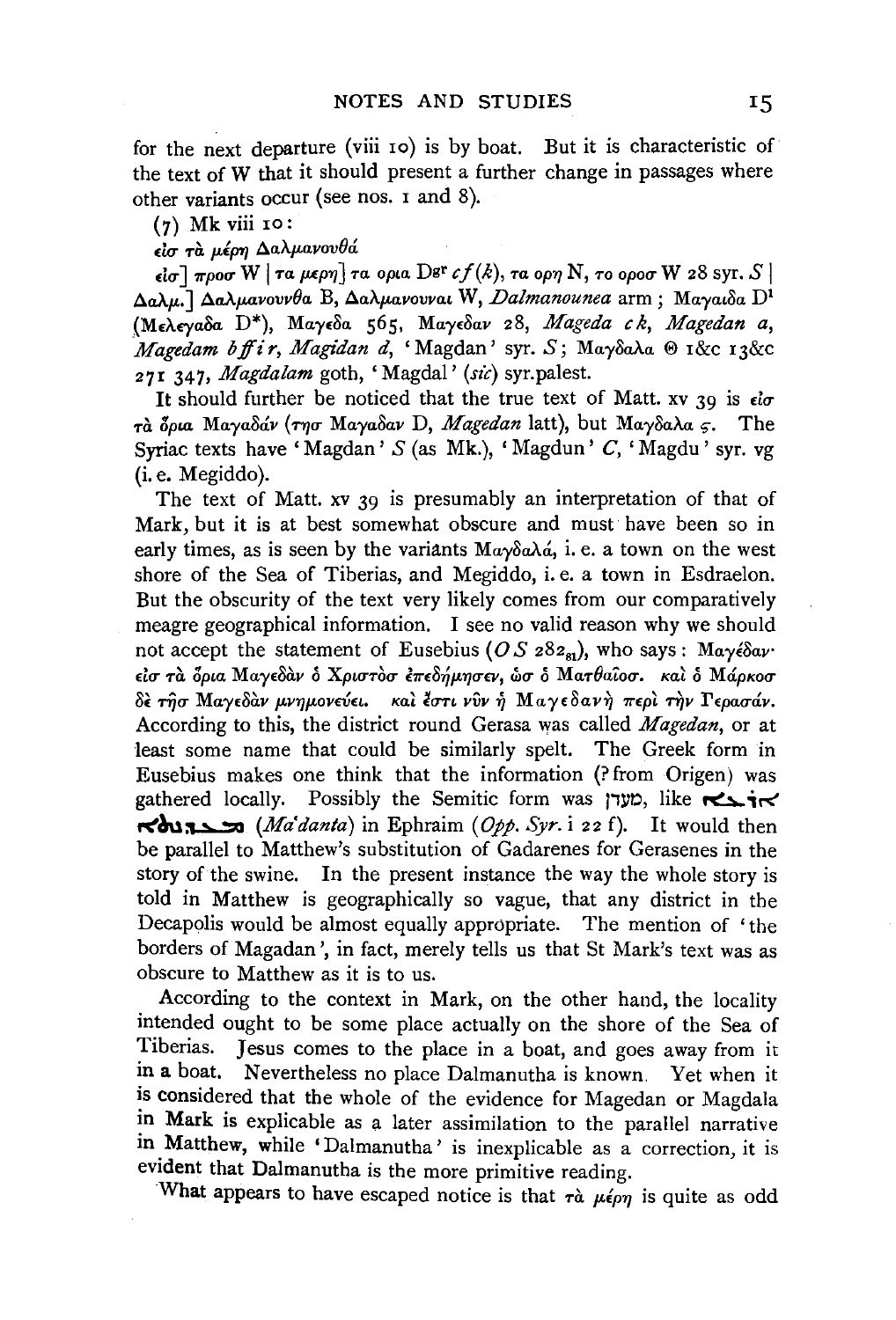as  $\Delta a\lambda \mu a\nu v \theta d$ . If Dalmanutha be so important a place that you do not simply say *£i<T* A., like *£i<T B718<Taia&v* or even *£l<T '1£po<T6Avµ.a,* then it is inexplicable that the name should be unfamiliar. And that this difficulty was felt in ancient times we see from the crop of various readings.1 Probably therefore there is a primitive graphical error not only in the place-name, but also in  $\tau \dot{a}$   $\mu \epsilon \rho \eta$ . I now think that

 $\epsilon$ ίσ ταΜερΗΔαλΜαΝΟΥθα

may be a corruption of

#### $\epsilon \i{c}$  **TIBEPIALAAMAOOYC**

(or some such form). Probably St Mark wrote *είσ* 'Αμαθούσ, and on second thoughts wrote  $T_{i}\beta \epsilon \rho \omega \delta \alpha$  above the native name, and so the double form may have been perpetuated by all copyists. That Tiberias was called *Am(m)athus*, i.e. the Biblical Hamath (2 Kings xiv 25), before its new foundation by Herod we know from Josephus *(Ant.* xviii 2, 3; B. I. iv 1). When it is considered that we are in search of an important town, containing Pharisees, on the shore of the Sea of Galilee, and further that a hurried visit there makes Jesus refer to 'the leaven of Herod' (Mk. viii 15), it is difficult not to think that Tiberias must be meant. And when the inexplicable  $\tau \dot{a}$   $\mu \epsilon \rho \eta$  is included in the letters supposed to contain the corrupted form of the name, the very name Tiberias in the required accusative case is found almost intact.

Here again, then, though no branch of transmission has escaped error, the most primitive form is that found in  $\aleph B$  and  $\epsilon$ , and all the Western texts are conjecturally emended. The agreement of W 28 and the Sinai Palimpsest in interpreting  $\tau \hat{a}$   $\mu \epsilon \rho \eta$  as  $\tau \hat{b}$   $\delta \rho \sigma \sigma$  is particularly noticeable. This probably is ultimately based on a combination of Matt. xv 29 with xv 39, i.e. the sort of inaccurate Harmony that most persons make in their own minds from a general acquaintance with the Gospels, rather than that combination of parallel accounts that is sought to be attained by actually verifying the references.

(8) Mk. ix 49:

 $\pi$ a*σ* γαρ πυρι αλισθήσεται.

 $a\lambda\iota\sigma\theta\eta\sigma$ εται | αλισγηθησεται W

As is well known, this verse is very variously transmitted in our MSS, but  $\partial_{\mu}a_{\nu}$ 

The exact meaning of the imagery of the Saying is rather obscure, but the text as given above is the only one that both fits the context and also could give rise to the other variants. For  $\delta \lambda \omega \theta \eta \sigma$  eral we find (besides αλισγηθήσεται in W) αναλωθήσεται in  $\Theta$  V and *k*, δοκιμασθήσεται in three minuscules and in  $g$ . In the Old Latin and in D the whole

<sup>1</sup> The Latin equivalents are : ad finem *k*, in finibus *cf*, in terra *i*, in partem  $b q r$ , in partes *a dff* vg. The Syriac Vulgate has ' to the place of Dalmanutha'.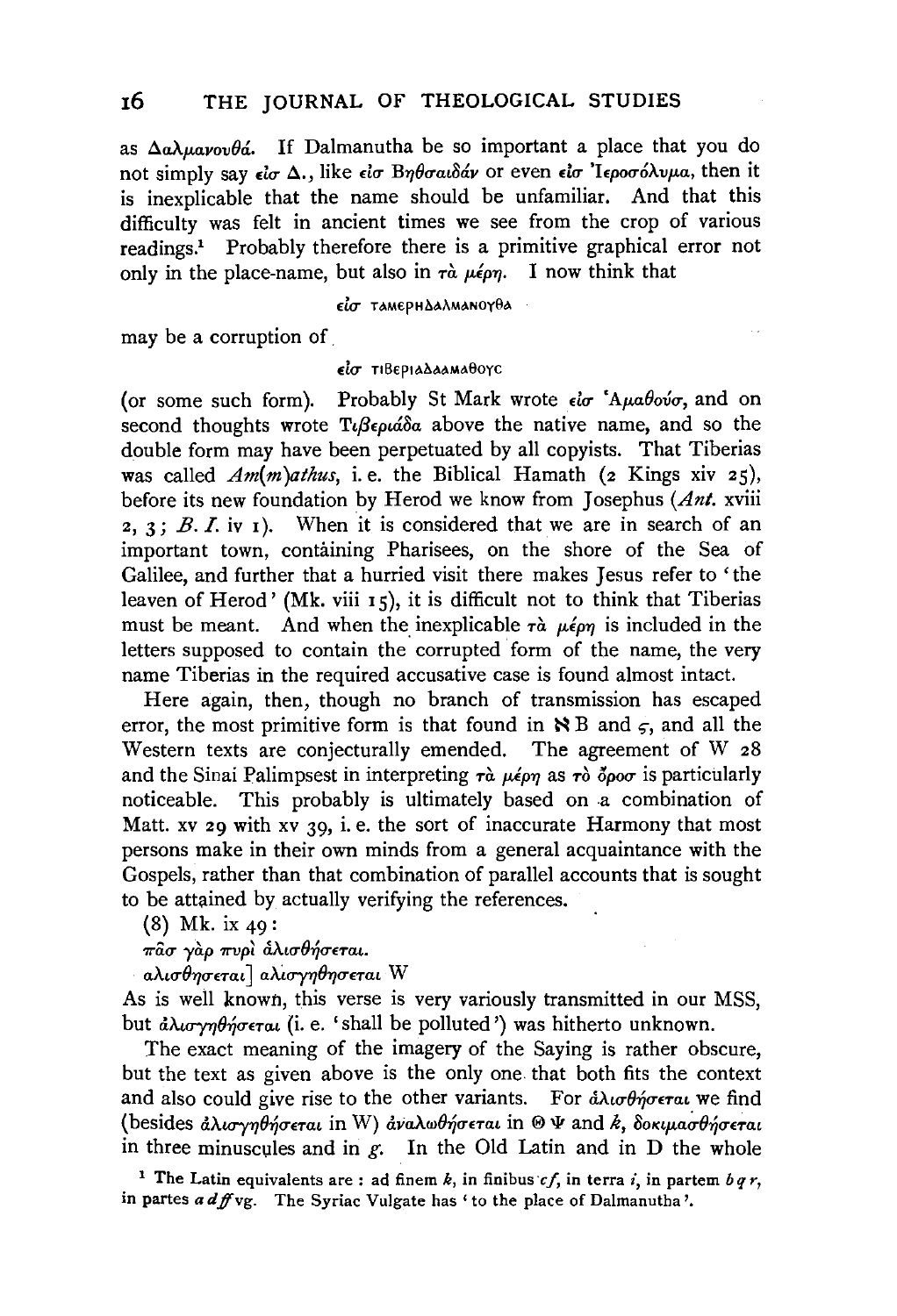phrase is changed to πασα γαρ θυσία άλι άλισθήσεται, and in the Constantinopolitan text this is added to  $\pi a\sigma \gamma a\rho \pi$ ,  $a\lambda$ , with  $\pi a\sigma a \gamma a\rho$ changed into  $\kappa a$   $\vec{a} \sigma a$ . Finally, a couple of minuscules, supporters of the Constantinopolitan text, insert  $\vec{a}$ *p*rov after  $\pi \hat{a} \sigma$   $\gamma \hat{a} \rho$ .

This is one of Dr Hort's ' conflate readings ', i. e. those in which the Constantinopolitan text has fused together two ancient rival readings instead of adopting one or the other, as is usually the case. That the longer reading is not original is strongly suggested by the fact that no ancient version has it : syr. S here supports Dr Hort, while the Latins, including  $k$ , go with D.

Another reason, equally cogent, is that the shorter reading  $(\pi \hat{a} \sigma \gamma \hat{a})$  $\partial \lambda \lambda \partial \omega \partial \eta$  *a* $\lambda \omega \partial \eta$  *oration* is the only one that fits the context. There is really nothing in the whole set of Sayings about sacrifices; to cut off your hand or your foot, if it be a 'scandal' to you, is not a  $\theta$ voia but a precaution. If we are to seek for a theological expression corresponding to being 'salted with fire ' I venture to think it would be ' baptized by the Holy Ghost and with fire'. The only salting I know in Hebrew literature of living persons is that alluded to in Ezek. xvi 4, according to which properly cared for new-born infants are washed in salt water. I don't suppose the passage in Ezekiel was in our Lord's mind, but the custom alluded to may have been. The whole context speaks about 'entering into life' and about 'little ones', and  $\partial \lambda \omega \partial \eta \sigma \epsilon \tau \alpha \iota$  may refer to the first bath of a Jewish infant.

But the wording, apart from the context, suggested Lev. ii  $13$ ; so we get the Western interpretation, and (at a later period) the curious interpretation of  $\pi \hat{a} \sigma$  as every sacrificial (? eucharistic) loaf. This sacrificial interpretation, in any case, starts from  $\partial \lambda u \partial \eta' \partial \sigma \partial \tau u$ , so that for this reason also  $\partial \lambda_i \gamma_i \partial \eta'_i \partial \delta_j$  and  $\partial \nu_i \partial \lambda_i \partial \eta'_i \partial \delta_j \sigma_k$  must be regarded as later alterations of aλισθήσεται.

It should be noticed that  $\Theta \Psi$  and  $k$  appear to have arrived at  $\frac{\partial}{\partial y}a\lambda \omega \theta \eta \sigma$  eral independently.  $\Theta$  and  $\Psi$  are both supporters of the conflate Constantinopolitan text, but whereas ® has 'for every one shall be consumed ( $\partial \nu \partial \phi$ ) with fire and every sacrifice shall be salted with salt',  $\Psi$ , on the contrary, tells us that 'every one shall be salted with fire and every sacrifice shall be consumed'. *k* has *omnia autem substantia consumitur* (sic), where it is supposed *that·substantia* stands for oyc1A, a corruption of 8yc1A, but the false concord of *omnia* seems to `shew that the corruption is more extensive.<sup>1</sup> No other Latin text has *autem* for *yap* here.

The variants in this verse shew clearly that not palaeographical error

<sup>1</sup> It is possible that  $\pi \hat{a} \sigma a \gamma \hat{a} \rho$  olosia  $\hat{a} \lambda \iota \sigma \theta \hat{\eta} \sigma \epsilon \tau a \iota$  was the earliest form of the Western text here, and the direct parent of *k* on the one hand and D lat.eur on the other.

VOL. XVII,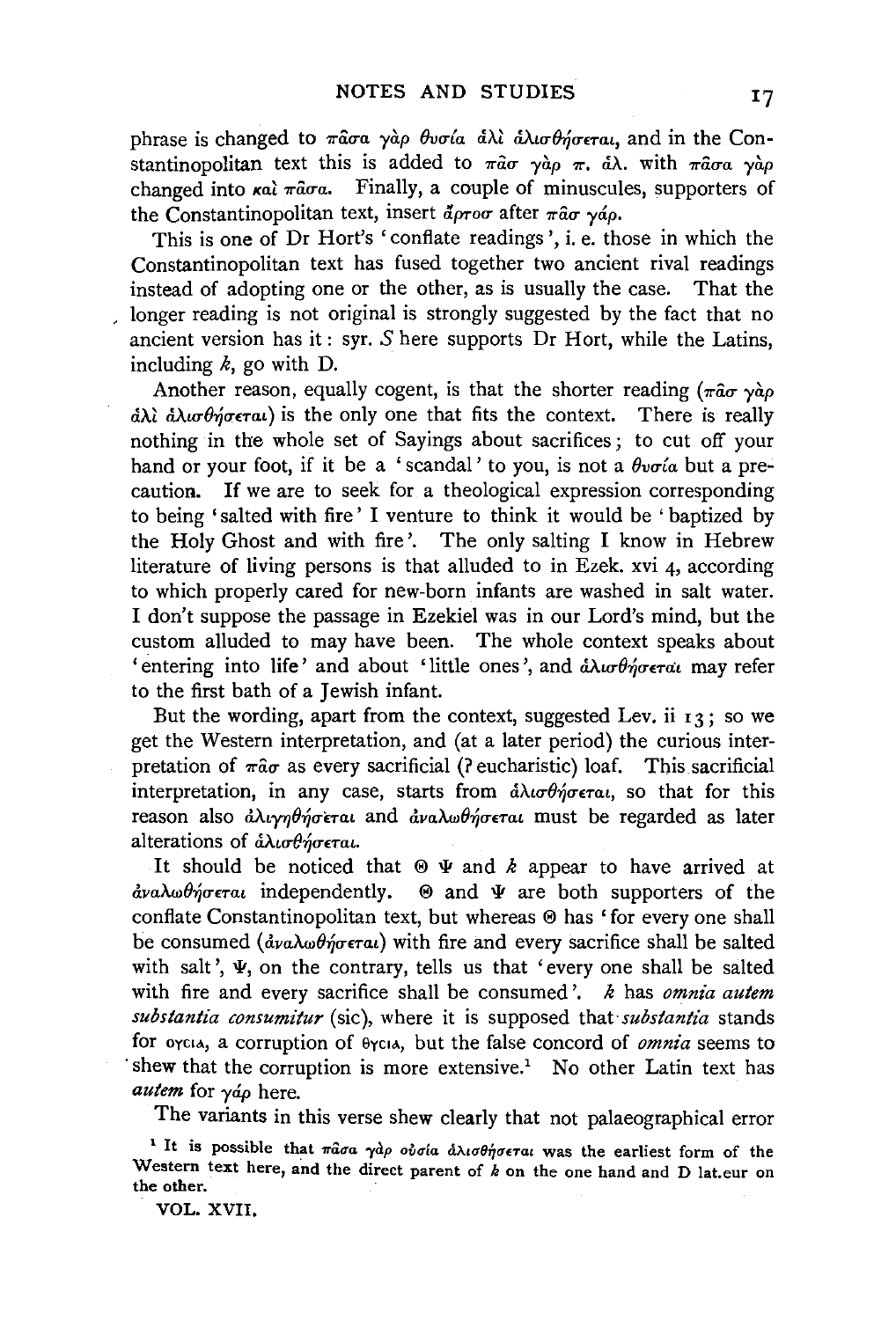but arbitrary conjectural alteration is the main parent of the 'various readings ' in our MSS.

Before leaving this passage it may be worth while to note that W changes ava $\lambda$ ov  $\gamma$ ένηται in *v.* 50 into the more familiar  $\mu \omega \rho \alpha \nu \theta \hat{\eta}$  of Matt. v  $r_3$ , Lk. xiv  $r_4$ . One minuscule does the same. Had this very natural harmonistic change invaded the 'received text' we should no doubt have been told that the occurrence of the characteristic word  $\mu\omega\rho a\acute{\nu}\epsilon\iota\nu$  indicated that St Mark knew and used Q !

 $(a)$  Mk. xiii  $2:$ 

'that shall not be thrown down']  $+\kappa a\hat{i} \delta a\hat{j} \sigma \tau \hat{j} \omega \hat{k}$  $\frac{d}{d}v$  av $\tau\gamma\sigma$   $\epsilon\tau\alpha\iota$   $\frac{d}{d}v\epsilon v$   $\chi\epsilon\iota\rho\hat{\omega}\iota v$   $W = D$  lat.vt (incl. Cyprian).

I include this interpolation here for three reasons. (i) In the first place it is eminently a Western reading, found in every Old Latin text, but not elsewhere, except in Codex Bezae: W therefore does contain in this latter part of Mark an element akin to the strongly Western element in the earlier part. (ii) The Greek of W agrees word for word with D, though  $\tilde{d}v \in v \chi \epsilon \omega_0 \tilde{\omega}v$  occurs neither in Mk. xiv 58 nor in John ii 19, a fact which tends to make it more probable that the interpolation originated in Greek. (iii) The interpolation does not come from the Diatessaron : Tatian joined the story of the Widow's Mites to John ii  $14-22$  *(Diat. Arab.* xxxii), but gave what corresponds to Mk. xiii  $I-2$ much later, in connexion with John xii 36 *(Diat.* xli).

The main object of the foregoing list has been to exhibit the ' Western ' tendency to paraphrase and unscientific harmonization. So much has been written in late years about the value of Western readings, that those who are not really familiar with the continuous texts of D, the Old Latin MSS, and (I may add) the Sinai Palimpsest itself, do not realize how often the readings of these authorities are inferior.

When the general inferiority of Western readings is clearly realized, another problem arises. If, after all, the text as edited by Dr Hort (or something very like it) be early and primitive, how did it manage to survive? For the real issue is not the old one so violently championed by Dean Burgon. It is not whether  $H$  or  $K$  be better, to use v. Soden's notation. Both are 'recensions ', i. e. editions in the modern sense of the word, and that comes to mean *corrected* editions of the text. But by what authority were they corrected ? Whether we call the authorities which agree with the Old Latin and the Old Syriac 'Western ', or label them  $I^{\tilde{a}}$  with v. Soden, what right have we to reject these ancient witnesses? If we do reject most of the Western variants, as we must, on the ground of their intrinsic inferiority, we must nevertheless find some historical reason which will plausibly explain the survival of their non-Western rival.

The first and most obvious answer to this difficulty, which fits a very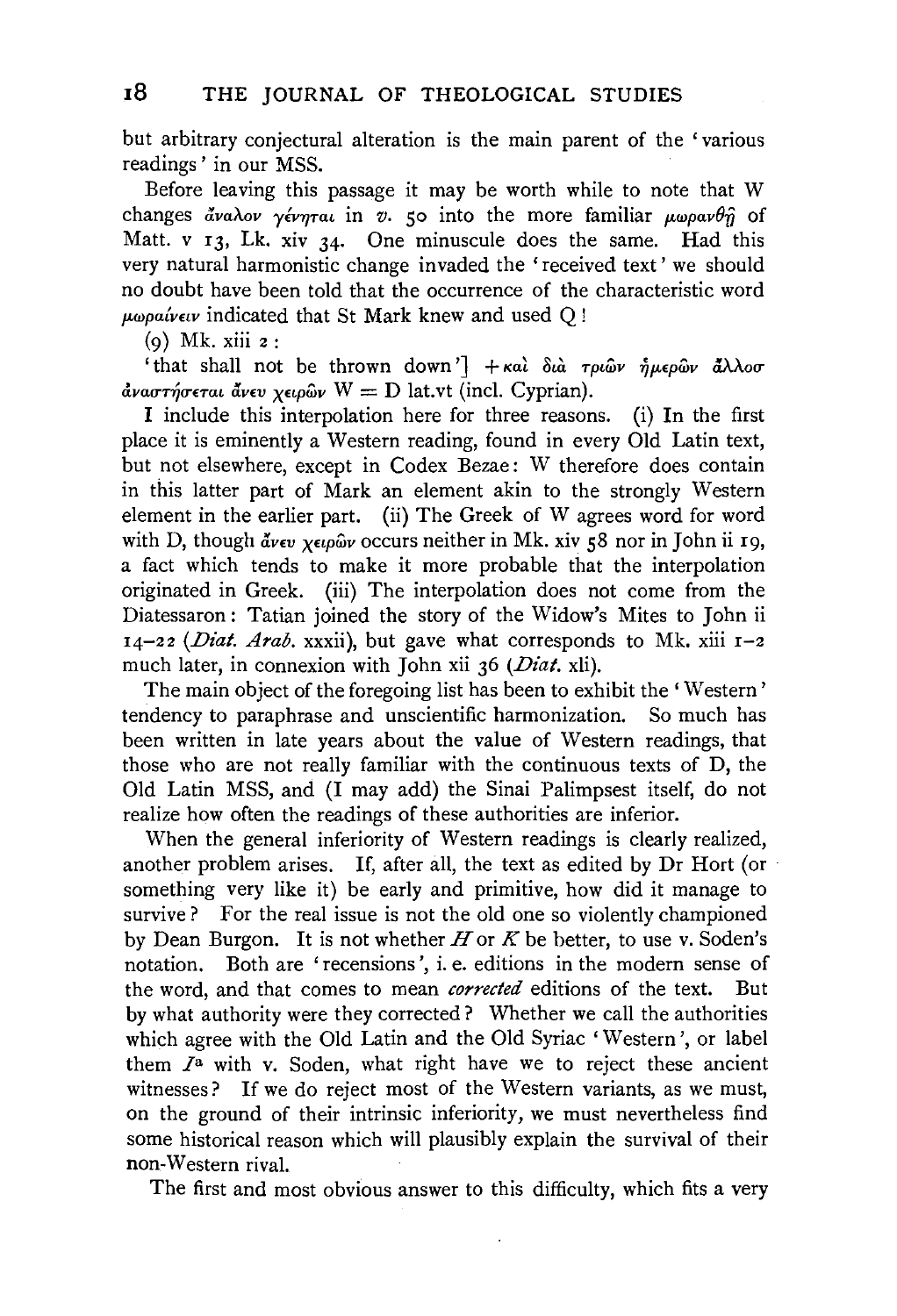large majority of the cases, is that most Western aberrant readings did not affect the whole of the unrevised texts. There is a great difference between the texts current in the East and in the West, at Edessa and at Carthage, to take the extreme cases. It generally happens that the reading accepted by Dr Hort, principally on the authority of B and  $\aleph$ . is supported either by the Old Latin (or a leading branch of it) or by the best text of the Old Syriac. For instance, in the nine readings examined above, the 'true' text is in all cases supported by the Old Syriac or the Old Latin, or by both, except in Mk, viii 10 (Dalmanutha).

The case of Dalmanutha suggests a second explanation. Assimilation to parallel narratives may take place independently. In this case the change of  $\tau \dot{a}$   $\mu \epsilon \rho \eta$  into  $\tau \dot{b}$  *čoo* is not attested by any Latin document, so that the assimilation of Dalmanutha to Magadan (i.e. to Matt. xv 39) may have taken place independently. Certainly in syr.  $S$  and syr.  $C$  we have to allow for the influence of early forms of Tatian's Diatessaron, even if the work were unknown in the West.

But these considerations will not explain every case. And there is at least one passage where all the Western phalanxes agree in error. This passage is so important for our judgement of the Western texts and their rival that I give it here at once. It is

 $(10)$  Mk. vi 53 f:

και διαπεράσαντεσ έπι την γην ήλθον είσ Γεννησαρετ και προσωρμίσθησαν. <sup>54</sup> και εξελθόντων αυτών εκ του πλοίου κτλ.

These words are satisfactory enough. The disciples reach the land somewhere in 'Gennesaret' and make the boat safe. That done, they go on shore and Jesus is recognized. But και προσωρμίσθησαν is omitted by

# D W ® 1&c 28 565 700 *a bcffiq r* syr.S-vg arm

i. e. by every single 'Western' Greek MS of interest except the 'Ferrar Group' (13 &c), every extant Old Latin MS, the Sinai Palimpsest, the Peshitta, and the Armenian.

It is true that there is nothing corresponding to  $\kappa a \hat{i} \pi \rho \sigma \sigma \omega \rho \mu \sigma \theta \eta \sigma \alpha \nu$ in Matt. xiv 34, but that alone is not a sufficient reason for the omission here, though very likely the absence of these words is due to a similar cause, viz. impatience at the inclusion of details not directly edifying. Of course it is possible that the words were omitted independently by the original Latin translator of the Gospel and the original Syriac translator; or, again, that the words were not included by Tatian, and that here, as elsewhere, syr. *S* is influenced by the Diatessaron. But however we look at it, we must acknowledge that the words must have been generally absent from the text of Mark in the first half of the third century.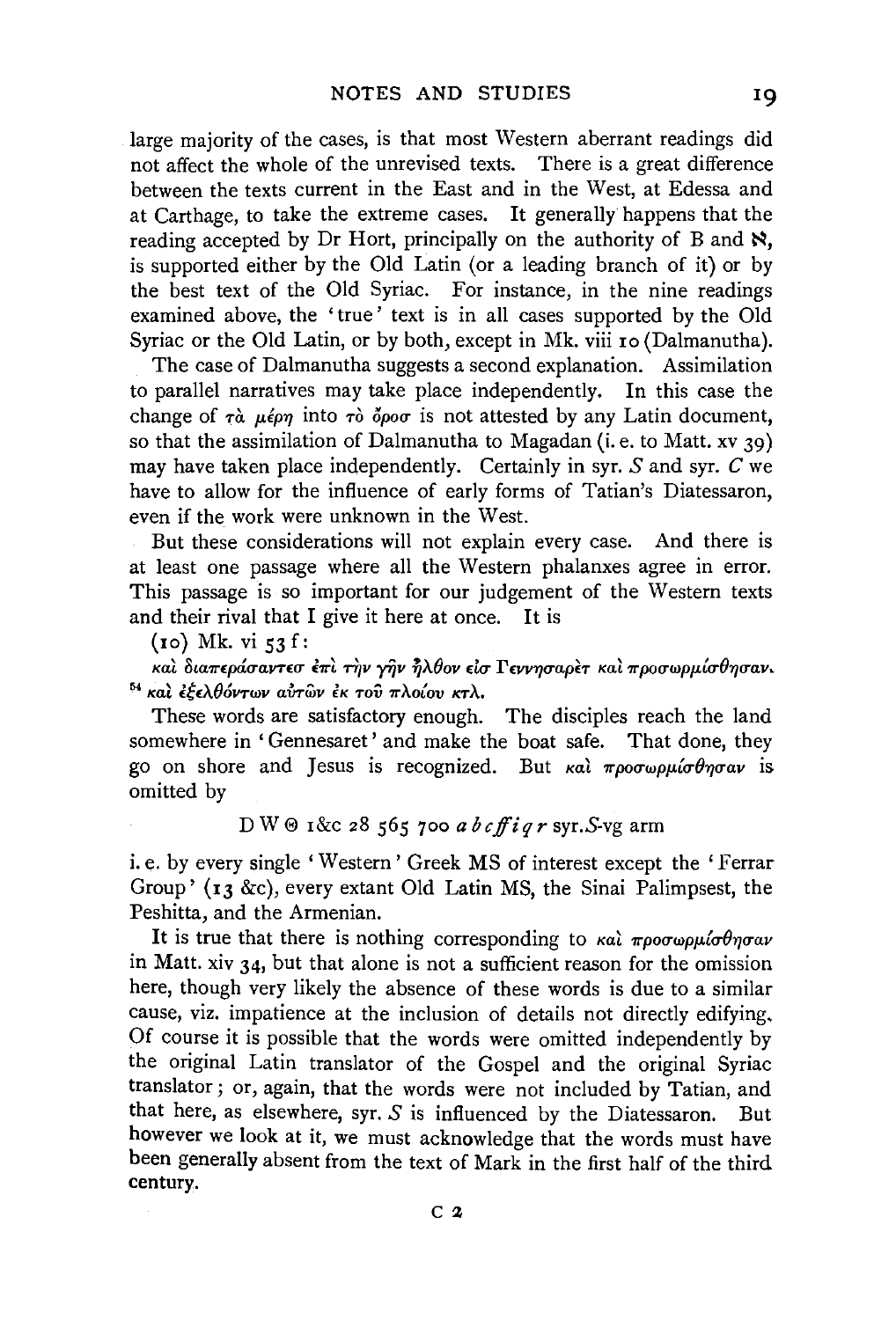## 20 THE JOURNAL OF THEOLOGICAL STUDIES

Yet they must be genuine, for what Christian writer would have thought it worth while to invent them ? ·

It seems to me that this is a clear indication that somebody in the third century really did have access to a very pure line of transmission, i. e., in plain English, to a very ancient MS, and who else could this somebody be but Origen? So far as we know Origen was the first Christian to interest himself in the correct text of the Gospels.

The history of this various reading will then be as follows : the words  $κ$ *αί προσωρμίσθησαν* are genuine, but they were dropped out by almost all texts in very early times, perhaps by two lines of transmission independently. Origen (if it be he) restored them to the text he used on the authority of some ancient or 'correct' copy, and from Origen's emended copy the words became current in Egypt and ultimately in Constantinople. This may seem a complicated explanation; but I feel that an omission of genuine words, the omission being attested by D and the Old Latin, by W and 28, by  $\Theta$  565 700, by 1&c, and by the Syriac, indicates so wide an area of omission as to amount practically to disappearance. Now, it is true, the words are in the majority of extant Greek MSS, but this must be by what Dr Rendel' Harris once called 'the grace of repentance'.

'

In any case the evidence with regard to Mk. vi 53 does call for wide generalizations, and it may not be altogether out of place to conclude this part of the present study of W and its allies with a word or two upon ancient recensions of the Gospels. Beyopd all controversy we possess one such ancient recension, dating from the fourth century, in the Vulgate Gospels; the Peshitta Gospels is another, dating from the first quarter of the fifth century. What is more, we have in each case a very good idea of what the texts were, of which these recensions were a revision ; we know pretty well the kind of texts these two great Vulgates were meant to supersede. The exact type used by St Jerome or Rabbula as the basis does not so much matter, as the main fact that the Latin Vulgate was intended to supersede *k* and *e, a b* and ff, and the Syriac Vulgate to supersede syr. Sand syr. *C* and the Diatessaron.

To us modern critics these earlier types of text are of the greatest interest, not only because they illustrate for us the history of the Gospels in the early Church, but because we hope to pick up from them here and there stray fragments of genuine readings, which for one reason or another did not find favour in the texts approved in the fourth and fifth centuries. We can do this at our leisure, without danger in the meanwhile of losing sight of the main lines of the genuine text, for we have  $H$  and  $K$  ready to our hands as standards of reference. But this should not make us forget how very much better Jerome's Revised Version is on the whole, compared with  $a \, b$  or  $f$ , or  $e$  or  $k$ , when we